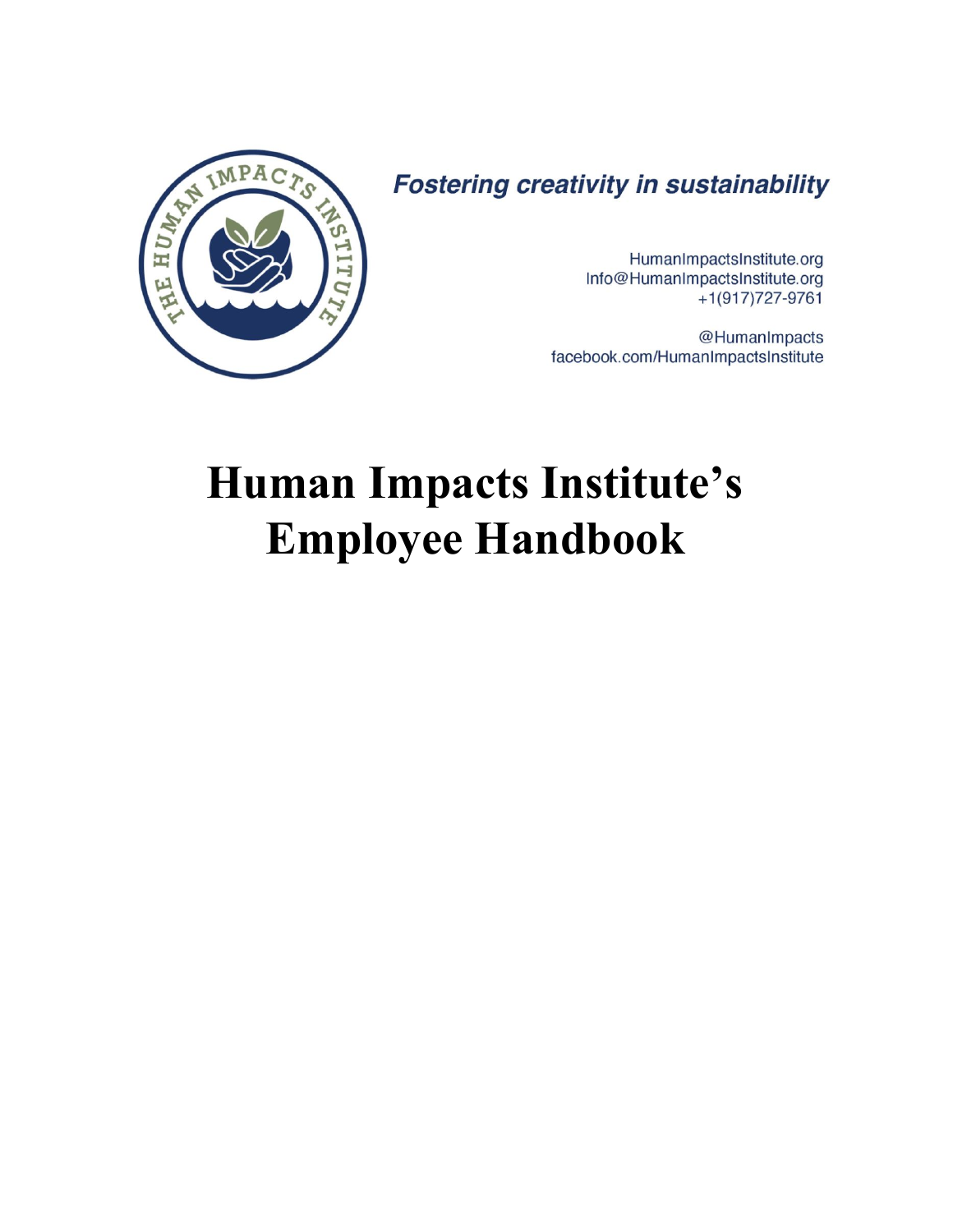### **[Section](#page-5-0) 1 [Introduction](#page-5-0)**

- [1.1](#page-5-1) Employee [Handbook.](#page-5-1)
- [1.2](#page-5-2) [Changes](#page-5-2) in Policy.
- [1.3](#page-5-3) Employment-At-Will.

## **[Section](#page-6-0) 2 [Employment](#page-6-0) Policies**

- [2.0](#page-6-1) [Orientation](#page-6-1) for New Employee (Full, Part time, & Interns
- [2.1](#page-6-2) Human Impacts Institute [Diversity](#page-6-2) Policy.
- [2.2](#page-6-3) Employee [Classifications.](#page-6-3)
- [2.3](#page-8-0) Equal [Employment](#page-8-0) Opportunity.
- [2.4](#page-8-1) Employees With [Disabilities](#page-8-1) Policy.
- [2.5](#page-9-0) Pregnant [Employees.](#page-9-0)
- [2.6](#page-9-1) [Confidentiality.](#page-9-1)
- [2.7](#page-9-2) Anti-nepotism.
- [2.8](#page-10-0) [Introductory](#page-10-0) Period.
- [2.9](#page-10-1) [Evaluation.](#page-10-1)
- [2.10](#page-11-0) Salary [Adjustments](#page-11-0)
- [2.11](#page-11-1) [Promotions](#page-11-1)
- [2.12](#page-11-2) Employee [Termination](#page-11-2)
- [2.13](#page-13-0) Personnel Records and Employee [References.](#page-13-0)
- [2.14](#page-13-1) [Privacy.](#page-13-1)
- [2.15](#page-14-0) Immigration Law [Compliance.](#page-14-0)
- [2.16](#page-14-1) Political [Neutrality.](#page-14-1)
- [2.17](#page-14-2) [Whistleblower](#page-14-2) Policy.

## **[Section](#page-16-0) 3 Hours of Work and Payroll [Practices](#page-16-0)**

- [3.1](#page-16-1) Pay Periods and [Paydays.](#page-16-1)
- [3.2](#page-16-2) [Overtime.](#page-16-2)
- [3.3](#page-16-3) Rest and Meal [Periods.](#page-16-3)
- [3.4](#page-16-4) Time [Cards.](#page-16-4)
- [3.5](#page-17-0) Payroll [Deductions.](#page-17-0)
- [3.6](#page-17-1) Direct [Deposit.](#page-17-1)

## **[Section](#page-17-2) 4 Code of Conduct and Employee [Performance](#page-17-2)**

- [4.1](#page-17-3) [Service.](#page-17-3)
- [4.2](#page-18-0) [Accountability.](#page-18-0)
- [4.3](#page-18-1) [Conflicts](#page-18-1) of Interest
- [4.4](#page-19-0) Anti-Harassment and Discrimination.
- [4.5](#page-20-0) [Attendance.](#page-20-0)
- [4.6](#page-21-0) [Discipline](#page-21-0) and Standards of Conduct.
- [4.7](#page-23-0) Dress [Code.](#page-23-0)
- [4.8](#page-23-1) [Health](#page-23-1) and Safety
- [4.9](#page-24-0) Alcohol-Free and Drug-Free Workplace.

DB1/86796853.2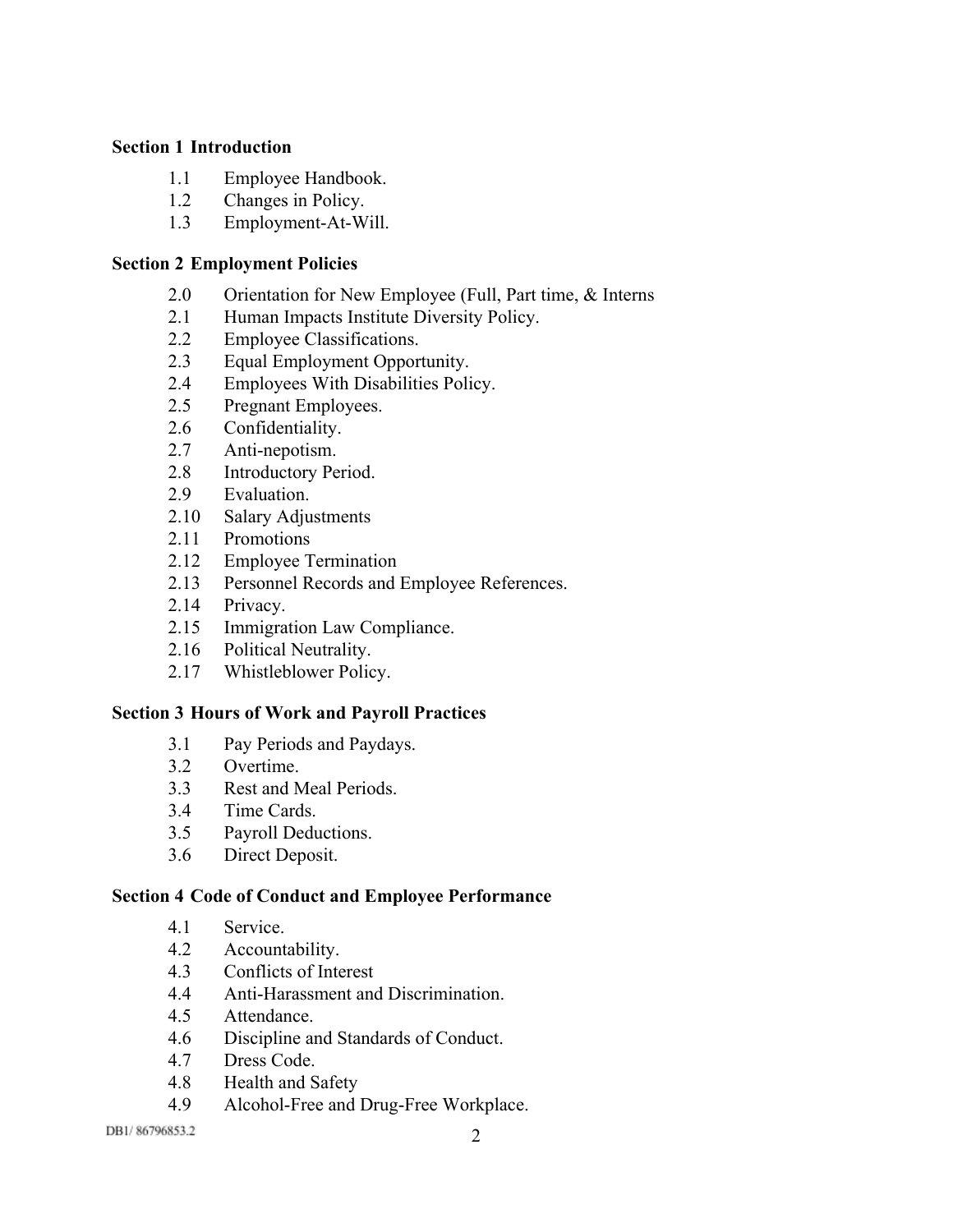- [4.10](#page-24-1) Smoke-Free Workplace.
- [4.11](#page-24-2) [Workplace](#page-24-2) Searches.
- [4.12](#page-25-0) [Visitors.](#page-25-0)
- [4.13](#page-25-1) [Bulletin](#page-25-1) Boards.
- [4.14](#page-25-2) Internet, Email and [Computer](#page-25-2) Use Policy
- [4.15](#page-28-0) Cell Phone [Policy.](#page-28-0)

## **[Section](#page-29-0) 5 [Employee](#page-29-0) Benefits and Services**

- [5.1](#page-29-1) [Generally.](#page-29-1)
- [5.2](#page-29-2) Group Health [Insurance.](#page-29-2)
- [5.3](#page-29-3) Worker's [Compensation.](#page-29-3)
- [5.4](#page-30-0) [Unemployment.](#page-30-0)

## **[Section](#page-30-1) 6 [Employee](#page-30-1) Leaves of Absence and Time Off**

- [6.1](#page-30-2) [Generally.](#page-30-2)
- [6.2](#page-30-3) Sick [Days.](#page-30-3)
- [6.3](#page-31-0) [Vacation](#page-31-0) Days.
- [6.4](#page-31-1) [Parental](#page-31-1) Leave.
- [6.5](#page-32-0) Family and [Medical](#page-32-0) Leave.
- [6.6](#page-32-1) [Bereavement](#page-32-1) Leave.
- [6.7](#page-32-2) Jury [Duty.](#page-32-2)
- [6.8](#page-32-3) [Victim/Domestic](#page-32-3) Violence/Sexual Assault Leave.
- [6.9](#page-32-4) [Voting.](#page-32-4)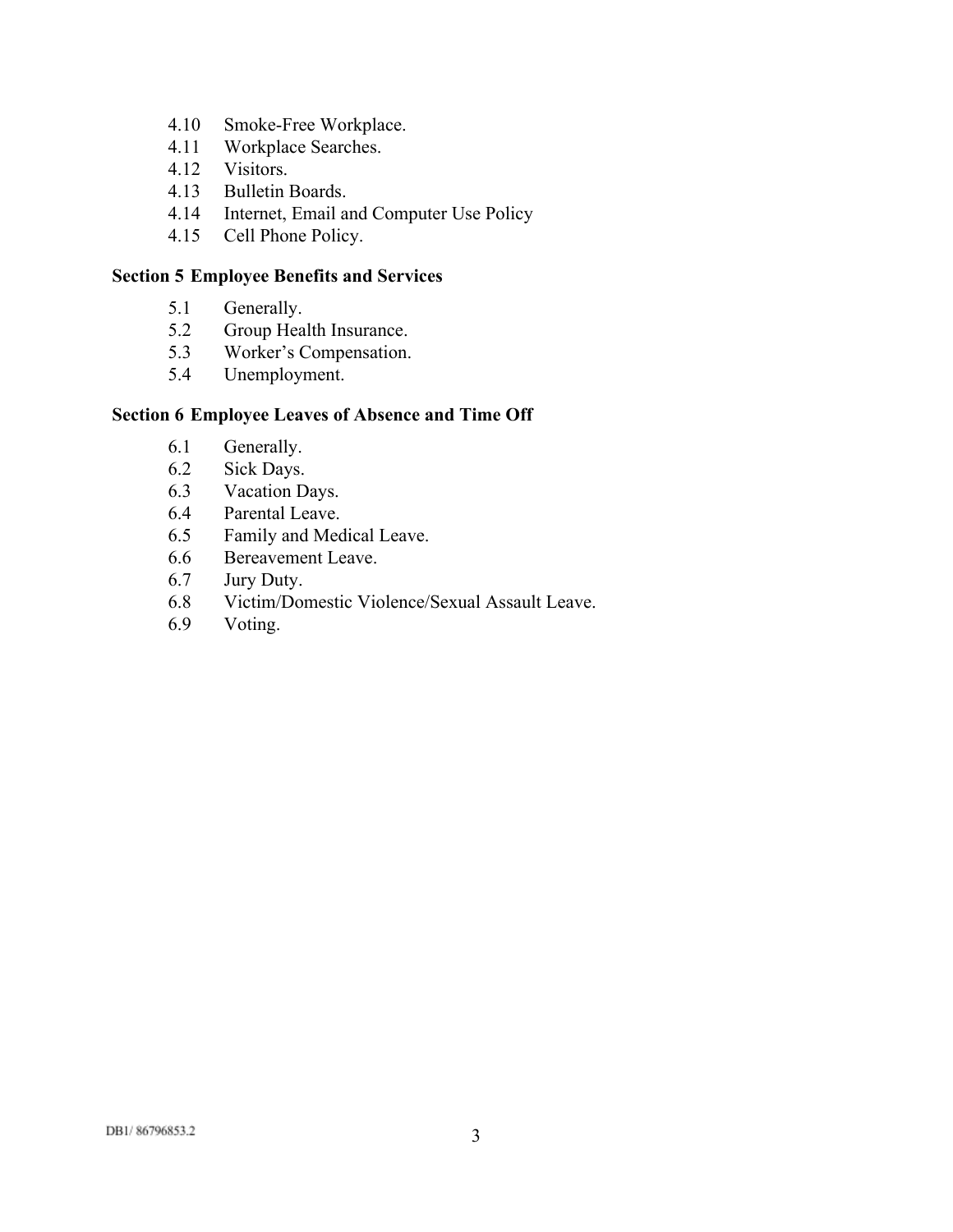# **EMPLOYMENT AT-WILL DISCLAIMER**

## **ALL HUMAN IMPACTS INSTITUTE EMPLOYEES ARE EMPLOYEES "AT WILL"**

As a result, both the employee and/or Human Impacts Institute (the "Organization") are free to terminate the employment relationship at any time, for any lawful reason or no reason at all, with or without prior notice. No representative of the Organization, other than the Executive Director or President of the Organization, has the authority to enter into any agreement for employment for any specified period of time or to make any agreement contrary to the foregoing. Any such agreements purporting to alter the at-will nature of employment with the Organization in any manner must be in writing and signed by the Executive Director or President of the Organization.

The Organization's policies and procedures, including those stated in this Handbook, and the Handbook itself, are not to be interpreted as promises or contracts of any kind, between the Organization and its employees. The Organization maintains the right to change or terminate these policies or procedures at any time.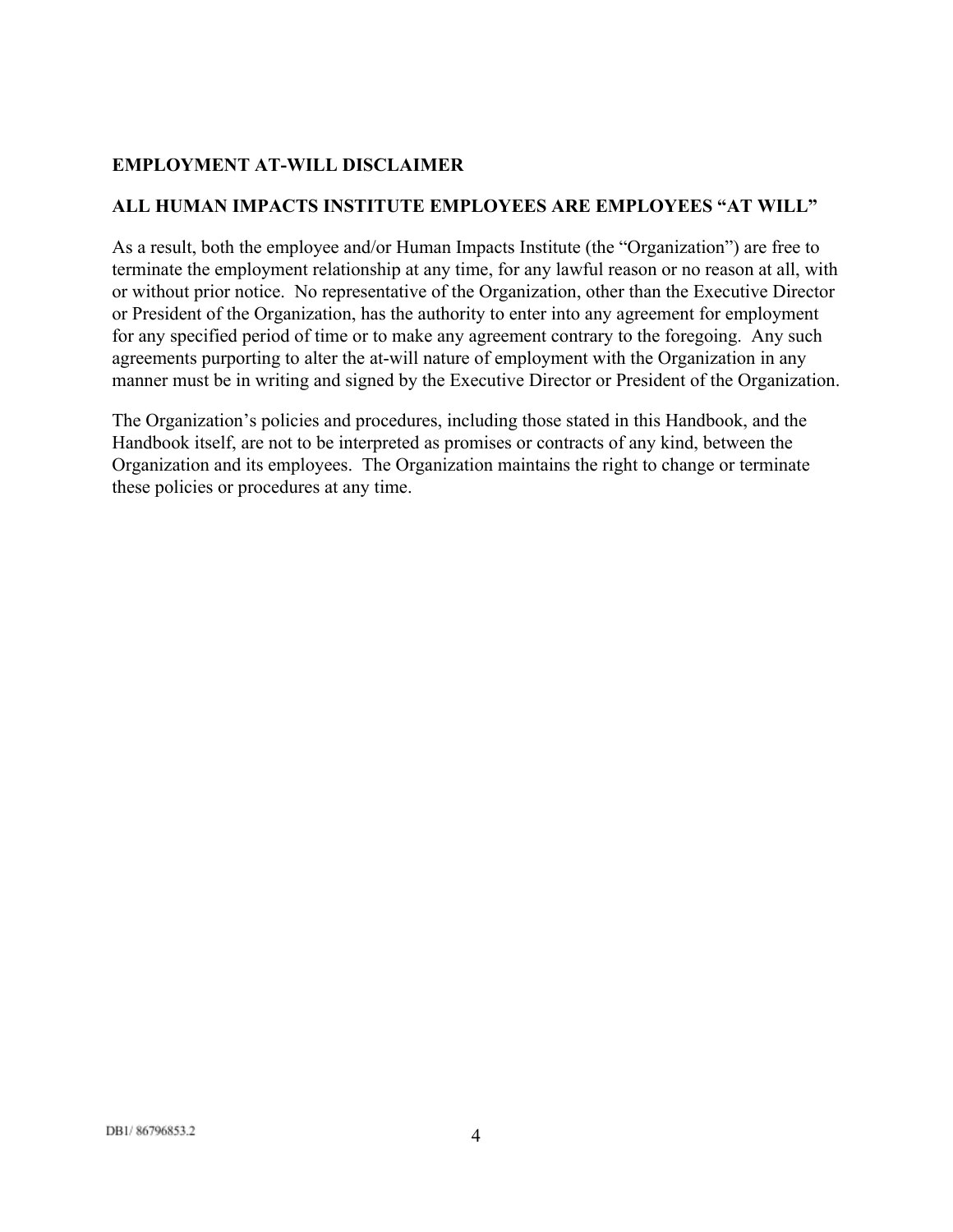To me, one of the biggest mistakes we've made in the environmental movement has been to talk about "saving our planet" as opposed to "living healthy, happy lives". Most of us would put having healthy, happy loved ones as #1 on our priority lists. However, we've created an unnatural divide between nature and humans, environment and society. In order to really think about the "state of the environment", the first step is to look at the "state of our environment"—from the trash on the street corner to the rates of asthma in our kids and the amount of cancer in our communities.

What type of world do you want? Personally, I want my apple to be affordable and free of hazardous toxins; I want access to clean drinking water and I want communities in Brazil to have it too; I want city kids to know that ketchup is made from tomatoes that grow in dirt and country kids to know that good public transportation can mean an incredible amount of freedom. I would love every American, and every global citizen, to ask two questions: Are you proud of your human impacts? And, whether you are or not, what actions will you take to support strong communities and a healthy environment?

In 2010, I realized I was growing as an educator, artist, and environmentalist, but that I could have only so much of an impact as one individual. I started to think of how I could connect these components of my life to create a community dedicated to education, creativity, direct action, big policy, and the environment. I concluded that by building an organization, I could foster exactly this "big picture" approach. In 2011, the Human Impacts Institute was born. Since then, our amazing Crew has grown with experts in transforming ideas into action, while inspiring countless communities to take part—from city kids connecting with life in their waterways to diplomats exploring creative ways to communicate climate change.

When you feel connected to something—whether it's a global issue like climate change or a local one like caring for your neighborhood park—taking action to improve or protect it becomes fulfilling and meaningful. Oftentimes, it is the arts that give us a way to express ourselves or show a personal connection to tough topics. The Human Impacts Institute is a place to help you do just that. My goal was, and still is, to make the environment something personal and close to you, instead of "outside" or "over there". I'm amazed and humbled by how far we've come and thank you for joining us on this amazing ride.

Our Crew members are special people who are passionate, creative, and know how to get-things-done. We selected you to join us because we are excited to build positive Human Impacts with you and look forward to learning and growing together. Welcome to the Human Impacts Institute Crew!

With thanks,

This

Tara DePorte, Founder and Executive Director DB1/86796853.2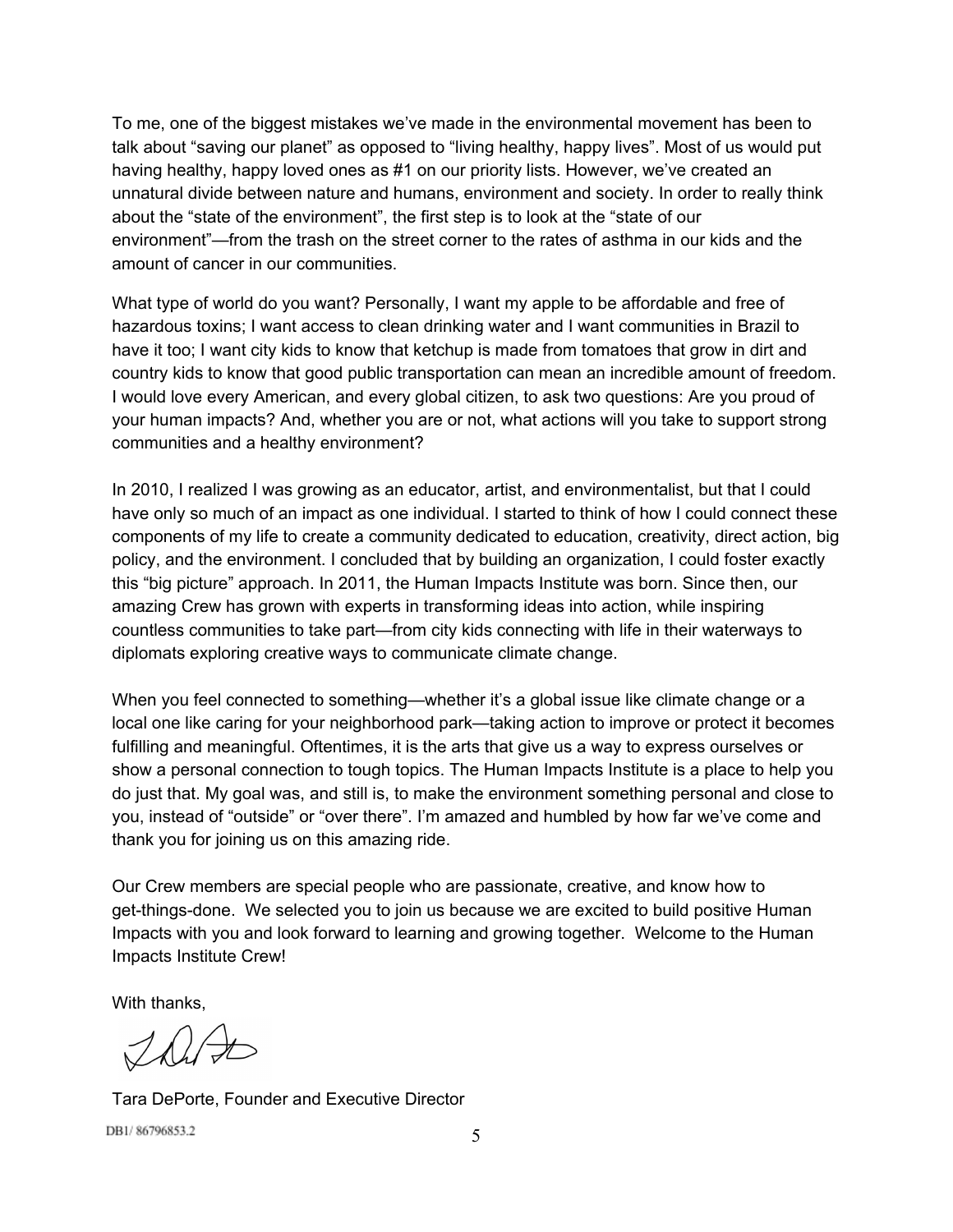# **Section 1 Introduction**

## <span id="page-5-1"></span><span id="page-5-0"></span>**Employee Handbook.**

This Employee Handbook ("Handbook") is designed to summarize certain personnel policies and benefits of The Human Impacts Institute (the "Organization") and to acquaint employees with many of the rules concerning employment at the Organization. This Handbook applies to all employees, and compliance with the Organization's policies is a condition of employment. This Handbook supersedes all previous employment policies, written and oral, express and implied. The Organization reserves the right to modify, rescind, delete, or add to the provisions of this Handbook from time to time in its sole and absolute discretion. This Employee Handbook is not a binding contract between the Organization and its employees, nor is it intended to alter the at-will employment relationship between the Organization and its employees. The Organization reserves the right to interpret the policies in this Handbook and to deviate from them when, in its discretion, it determines it is appropriate.

## <span id="page-5-2"></span>**Changes in Policy.**

The Organization expressly reserves the right to revise, modify, delete, or add to any and all policies, procedures, work rules, stated in this handbook or in any other document, except for the policy of at-will employment as described below. No oral statements or representations can in any way alter the provisions of this Handbook. Nothing in this employee handbook or in any other document, including benefit plan descriptions, creates or is intended to create a promise or representation of continued employment for any employee. Any changes to your at-will employment status, described below, must be in writing and must be signed by the Organization.

If you are uncertain about any policy or procedure, please check with your manager.

# <span id="page-5-3"></span>**Employment-At-Will.**

Employment with the Organization is on an atwill basis, unless otherwise specified in a written employment agreement. You are free to resign at any time, for any reason, with or without notice. Similarly, the Organization is free to conclude the employment relationship at any time for any lawful reason, with or without cause, and with or without notice.

Nothing in this Handbook will limit the right of either party to terminate an atwill employment. No section of this Handbook is meant to be construed, nor should be construed, as establishing anything other than an employment-at-will relationship. This Handbook does not limit management's discretion to make personnel decisions such as reassignment, change of wages, demotion, etc. No person other than the Executive Director or President has the authority to enter into an agreement for employment for any specified period of time or to make an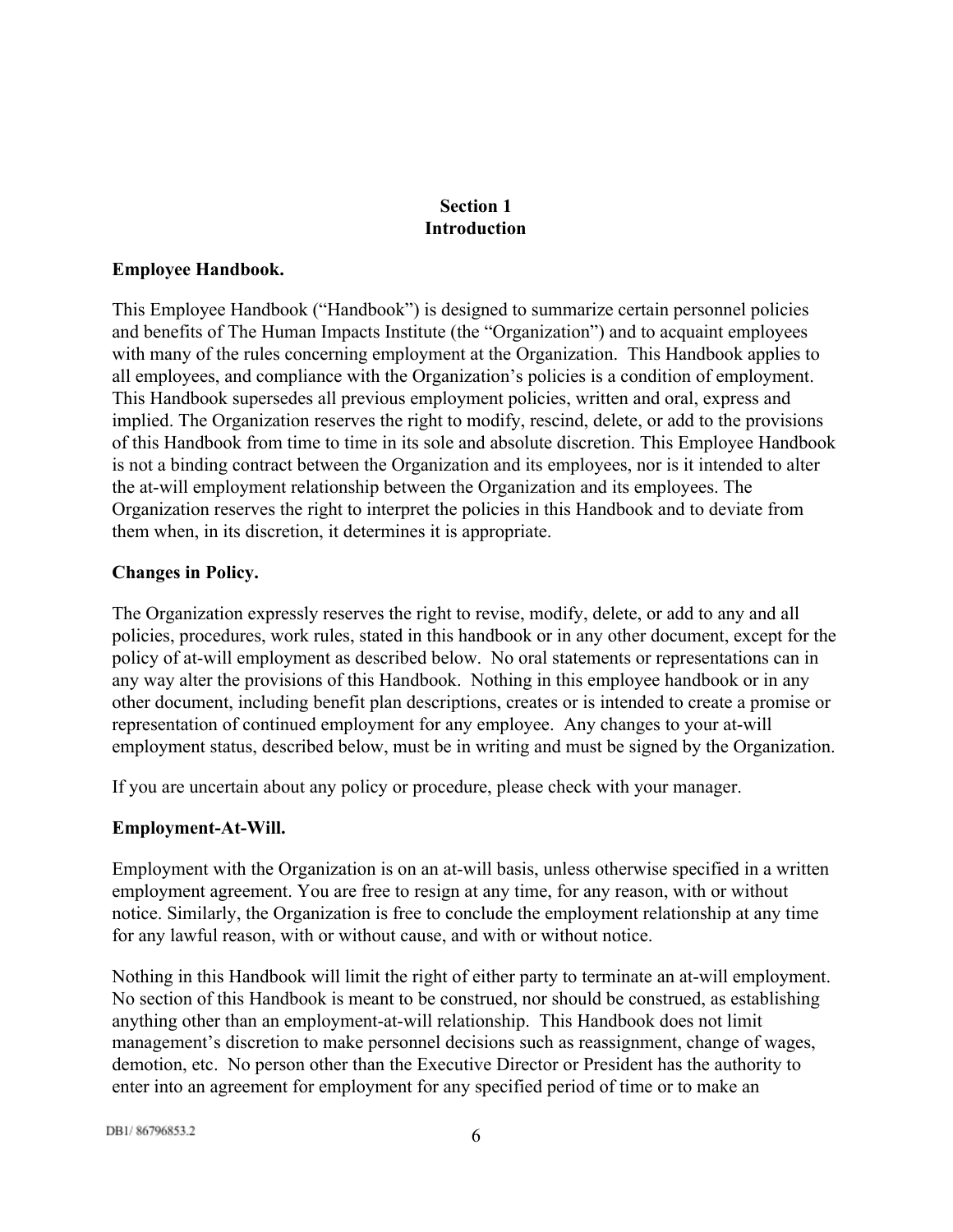agreement for employment other than atwill terms. Only the Executive Director or the President of the Organization has the authority to make any such agreement, which is only binding if it is in writing and signed by the Executive Director or President of the Organization.

# **Section 1 Employment Policies**

## <span id="page-6-1"></span><span id="page-6-0"></span>**2.0 Orientation for New Employee (Full, Part time, & Interns).**

When starting at the Organization, new employees and contractors will undergo orientation. During the orientation, current staff will provide training and assist new employees and contractors in completing the "New Employee Checklist" or "New Contractor Checklist," including training on email, banking, payment, and other procedures.

## <span id="page-6-2"></span>**Human Impacts Institute Diversity Policy.**

The Human Impacts Institute strives to be a model of diversity and inclusion, and our Board, staff, and volunteers reflect the many faces, cultures and walks of life that proudly make up our community. In short, we embrace our diversity as fundamental to the promotion of our values and recognize that diversity has an invaluable influence on us and all that we aspire to be.

We respect, value, and celebrate the unique attributes, characteristics and perspectives that make each person who they are. We also believe that bringing diverse individuals together allows us to collectively and more effectively address the issues that face our communities. It is our aim, therefore, that our partners, strategies, and investments reflect these core values.

#### <span id="page-6-3"></span>**Employee Classifications.**

The following terms are used to describe employees and their employment status:

**Exempt employees**are those who are not eligible to receive overtime pay regardless of the number of hours worked.

**Non–exempt employees**are those paid overtime as required by applicable federal, state, and local laws and as set forth in the overtime policy in this Handbook, or who the Organization classifies as eligible for overtime pay under its policies, regardless of whether overtime pay would be required under the law.

For confirmation of whether your job is exempt or nonexempt, or if you believe that your job has been incorrectly designated, contact the Executive Director or Board President.

The Organization is fully committed to complying with its obligations under federal, state, and/or local laws. The Organization prohibits improper deductions as defined by law. If an employee believes that an improper deduction has been made from his or her pay, he or she should immediately contact Personnel, who will promptly and fully investigate the situation. If the Organization determines that the deduction was improper for any reason, the Organization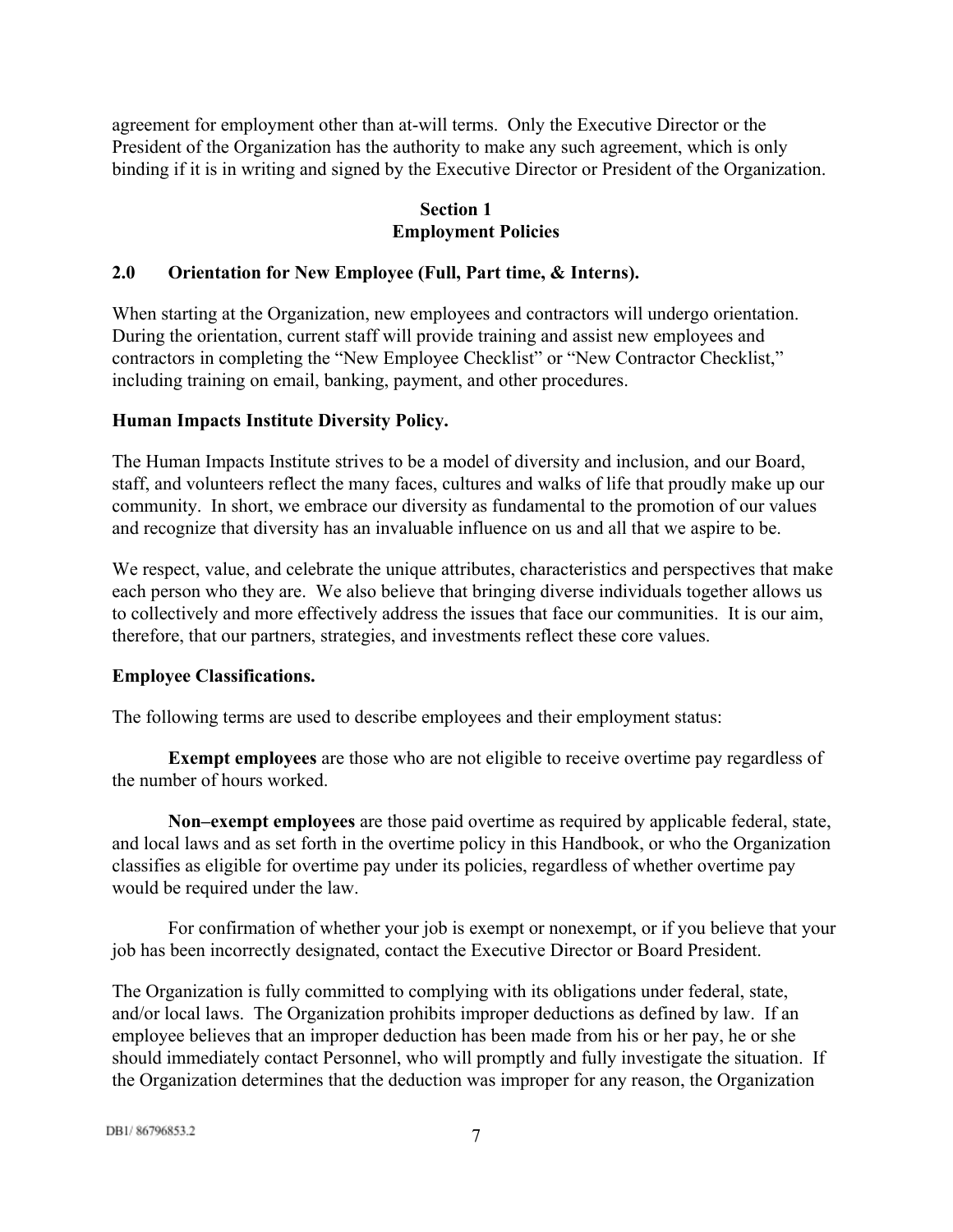will reimburse the employee and take steps to help prevent such improper deductions from occurring in the future.

**Full-Time Employees** - Employees who are not temporary employees, independent contractors, or independent consultants and who are regularly scheduled to work a schedule of 30 hours per workweek.

**Part-Time Employees** - Employees who are not temporary employees, independent contractors, or independent consultants and who are regularly scheduled to work less than 30 hours per workweek.

**Temporary Employees** - Employees who are hired as interim replacements to temporarily supplement the workforce or to assist in the completion of a specific project. Employment assignments in this category are of limited duration and the temporary employee can be let go before the end of the defined period. Short term assignments generally are periods of three (3) months or less, however, such assignments may be extended. All Temporary employees are at-will regardless of the anticipated duration of the assignment (see Employment-at-Will Policy). Temporary employees retain that status unless and until notified in writing of a change.

**Independent Contractor or Consultant** - These individuals are not employees of the Organization and are self-employed. An independent contractor or consultant is engaged to perform a task according to his/her own methods and is subject to control and direction only as to the results to be accomplished. Independent contractors or consultants are not entitled to benefits. Consultants are provided with 1099 per IRS and other guidelines.

**Interns** - Interns are individuals – typically university students or recent graduates, etc. – who seek to gain professional knowledge and skills by working for the Organization. Interns receive training, mentoring and practical, applied learning opportunities by supporting our programs, organizational and administrative functions or special assignments for a specified time period. In light of the Organization's mission to support emerging leaders from poor communities, and upon joint agreements by the organization and the intern, interns may receive lodging or transport/meal stipends to enable them to access learning and mentoring opportunities; or similarly, to continue to learn and develop more specialized skills and knowledge through an extended internship contract. Terms of Reference are signed with each intern stipulating these elements, the staff member supervising and mentoring them, and the specific time frame and terms framing their internship.

**Volunteer** - A volunteer is someone who offers to undertake services of tasks for the Organization in the office or from home without compensation.

Each employee will be advised of his or her status at the time of hire and any change in status. Regardless of the employee's status, the employee is employed at-will and the employment relationship can be terminated by the Organization or the employee at any time, with or without cause and with or without notice.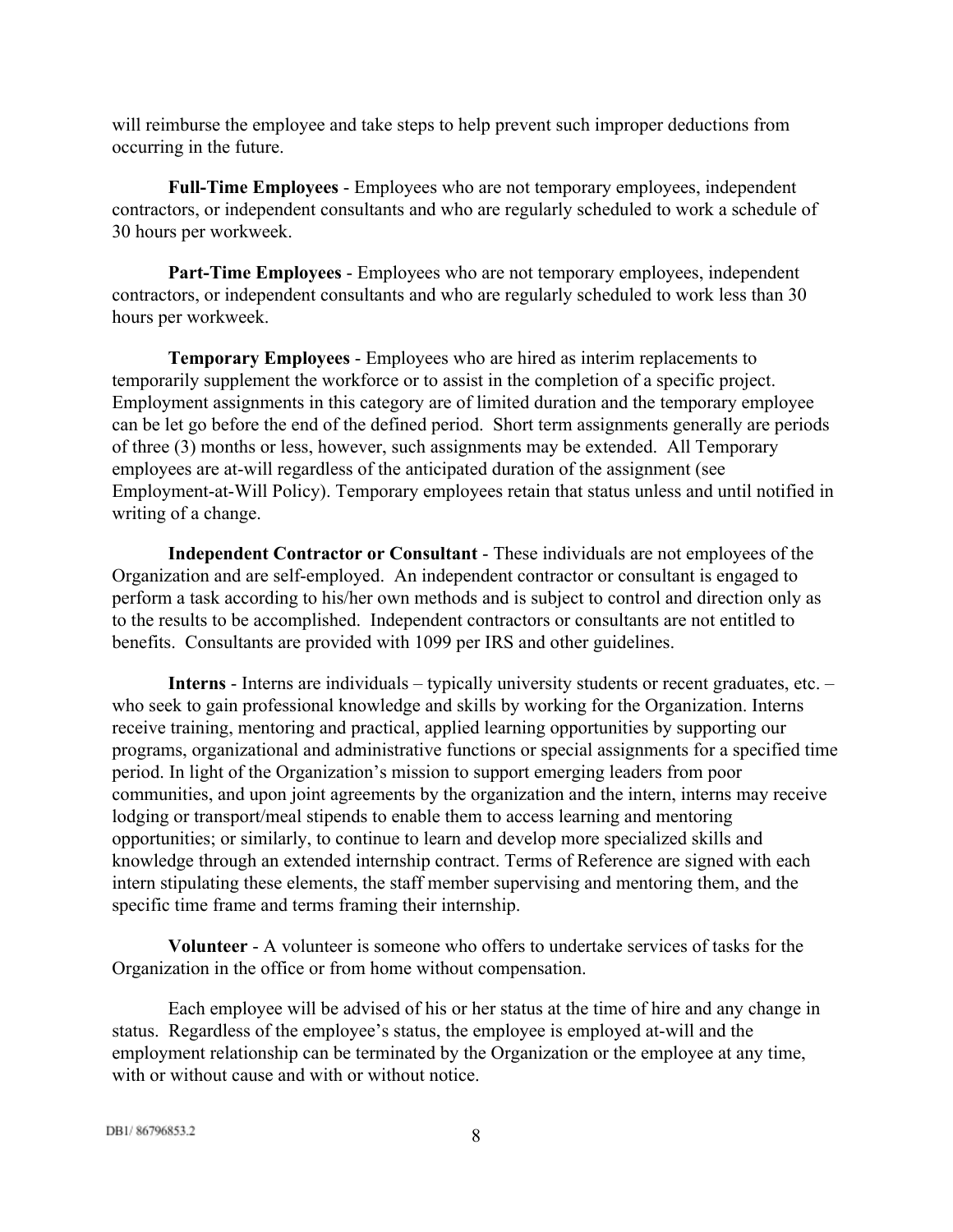# <span id="page-8-0"></span>**Equal Employment Opportunity.**

It is the policy of the Organization to provide equal employment opportunities to all employees and employment applicants in all of our employment programs and decisions. Discrimination in employment on the basis of any classification protected under federal, state or local law is a violation of our policy and is illegal. Equal employment opportunity is provided to all employees and applicants for employment without regard to race, color, religion, religious affiliation, national origin, alienage or citizenship status, age, sex, creed, disability, sexual orientation, gender (including "gender identity" -- which refers to a person's actual or perceived sex, and includes self-image, appearance, behavior or expression, whether or not different from that traditionally associated with the legal sex assigned to the person at birth), familial, marital or partnership status, military or veteran status, status as a victim of domestic violence, sexual violence or stalking, unemployment status, credit history or any other protected classification under applicable law, or any other prohibited factor. This policy applies to all aspects of employment, including, but not limited to, recruitment and hiring, job assignment, working conditions, compensation, promotion, benefits, scheduling, training, discipline and termination.

The Organization expects all employees to support our equal employment opportunity policy, and to take all steps necessary to maintain a workplace free from unlawful discrimination and harassment and to accommodate others in line with this policy to the fullest extent required by law.

# <span id="page-8-1"></span>**Employees With Disabilities Policy.**

The Organization is committed to complying with all applicable laws providing for nondiscrimination in the employment of qualified individuals with covered disabilities. In accordance with these laws the Organization provides reasonable accommodation for such individuals provided the accommodation does not impose an undue hardship on the Organization. It is the Organization's policy to:

- Ensure that qualified individuals with covered disabilities are treated in a nondiscriminatory manner in the pre-employment process and that employees with covered disabilities are treated in a nondiscriminatory manner in all terms, conditions, and privileges of employment.
- Keep all medical-related information confidential in accordance with the requirements of the law and retain such information in separate confidential files. If any employee feels that his or her confidentiality has been breached, we ask that the employee report this to the Executive Director/Board President immediately. We take such concerns very seriously.
- Reasonably accommodate applicants and employees with covered disabilities, except where such an accommodation is unreasonable or would otherwise create an undue hardship on the Organization. Reasonable accommodations may include, but are not limited to, making existing facilities readily accessible to and usable by individuals with disabilities, acquisition or modification of equipment or devices, provision of qualified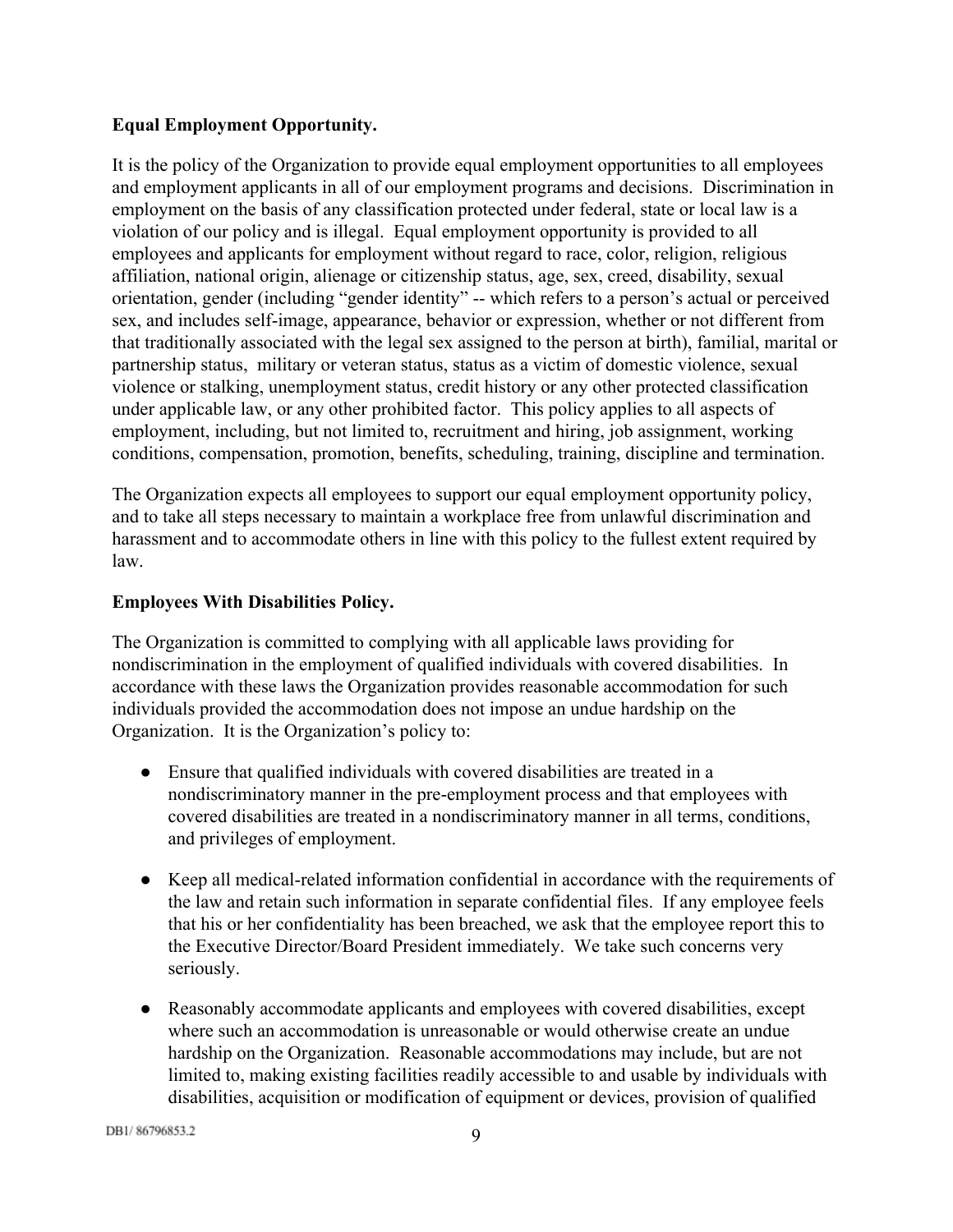readers or interpreters, appropriate adjustment or modification of examinations, training materials or policies, part-time or modified work schedules, job restructuring (reassignment of nonessential job functions), and reassignment to a vacant position. If you have a disability and believe you need a reasonable accommodation to perform the essential functions of your job, you should contact the Executive Director/Board President to request an accommodation.

● Notify individuals with covered disabilities that the Organization provides reasonable accommodation to qualified individuals with disabilities, by including this policy in this Employee Handbook and by posting the Equal Employment Opportunity Commission's nondiscrimination poster conspicuously throughout Organization facilities.

This policy governs all aspects of employment, including job selection, job assignment, compensation, employee counseling steps, termination, and access to benefits and training. Please refer to the Organization's Anti-Harassment Policy for more information on reporting and other related procedures.

## <span id="page-9-0"></span>**Pregnant Employees.**

Additionally, in accordance with the New York City Human Rights Law, the Organization will provide reasonable accommodations to all pregnant employees as well as those who suffer medical conditions related to pregnancy and childbirth provided the accommodation does not cause an undue burden to the Organization.

## <span id="page-9-1"></span>**Confidentiality.**

In the course of employment with the Organization, employees may have access to "Confidential Information" regarding the Organization, which may include its business strategy, future plans, financial information, contracts, suppliers, customers, personnel information or other information that the Organization considers proprietary and confidential. Maintaining the confidentiality of this information is vital to the Organization's competitive position in the industry and, ultimately, to its ability to achieve financial success and stability. Employees must protect this information by safeguarding it when in use, using it only for the business of the Organization and disclosing it only when authorized to do so and to those who have a legitimate business need to know about it. This duty of confidentiality applies whether the employee is on or off the Organization's premises, and during and even after the end of the employee's employment with the Organization. This duty of confidentiality also applies to communications transmitted by the Organization's electronic communications. *See also* Electronic Mail and Internet policy, herein.

## <span id="page-9-2"></span>Anti-nepotism.

The Organization recognizes that the employment of relatives in certain circumstances, such as when they will work in the same department, supervise or manage the other, or have access to confidential or sensitive information regarding the other, can cause problems related to supervision, safety, security or morale, or create conflicts of interest that materially and substantially disrupt the Organization's operations. When the Organization determines any of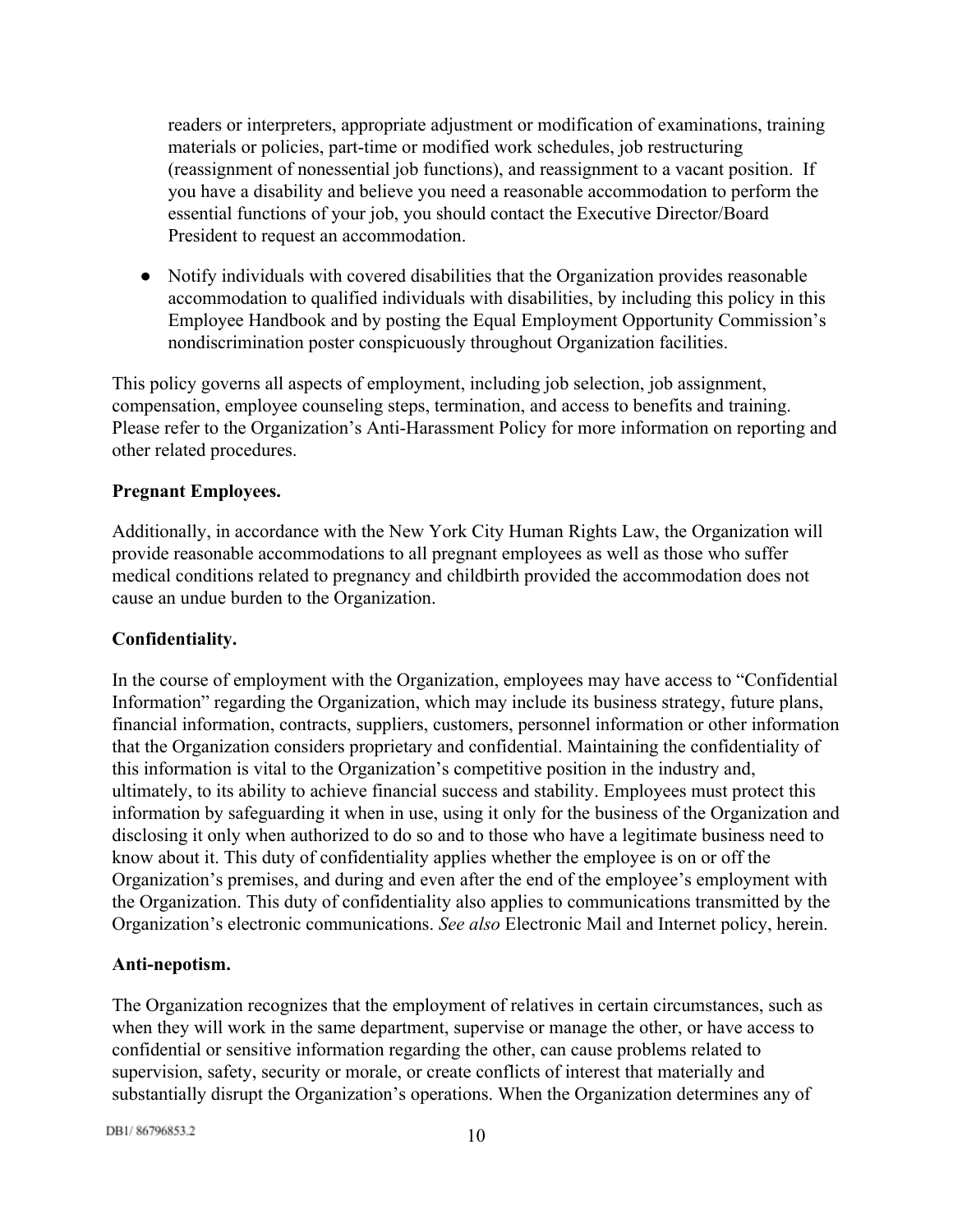these problems will be present, it will decline to hire an individual to work in the same department as a relative. Relatives subject to this policy include: father, mother, sister, brother, current spouse or domestic partner, child (natural, foster, or adopted), current mother-in-law, current father-in-law, grandparent, or grandchild.

If present employees become relatives during employment, the Organization should be notified so that we may determine whether a problem involving supervision, safety, security or morale, or a conflict of interest that would materially and substantially disrupt the Organization's operations exists. If the Organization determines that such a problem exists, the Organization will take appropriate steps to resolve the problem, which may include reassignment of one relative (if feasible) or asking for the resignation of one of the relatives.

# <span id="page-10-0"></span>**Introductory Period.**

The first 30 days of employment are considered an introductory period for all newly hired employees. During this time, you will learn your new responsibilities, and get acquainted with fellow employees. Your manager will also monitor your performance during this period. Upon completion of the introductory period, your manager will provide a review your performance. If the Organization finds your performance satisfactory and decides to continue your employment, you will be advised of any improvements expected. Completion of the introductory period does not entitle you to remain employed by the Organization for any definite period of time, but instead allows the Organization to evaluate whether or not you are right for the position. Your status as an at-will employee does not change – the employment relationship may be terminated with or without cause and with or without advance notice, at any time by you or the Organization, including *during* the introductory period.

## <span id="page-10-1"></span>**Evaluation.**

Evaluation of employees will occur periodically throughout the year through semi-annual reviews, weekly group check-ins, and by-request in one-on-one meetings with management. During these meetings, staff will work together to agree on goals, reflect upon organizational and individual performance, and discuss ideas, questions and concerns. Staff performance and productivity should be managed on an on-going basis throughout the year by:

On-going Supervision: Taking the time to observe, examine sources of difficulty and seek solutions.

Regular Communication: Regular exchanges so that employees can receive feedback about their performance and receive the necessary supervision.

Periodic Evaluation: Formal, scheduled meetings between an employee and supervisor to discuss activities carried out and end results.

Annual review: The immediate supervisor and senior management will meet with each staff member annually to conduct a performance review. The employee will complete a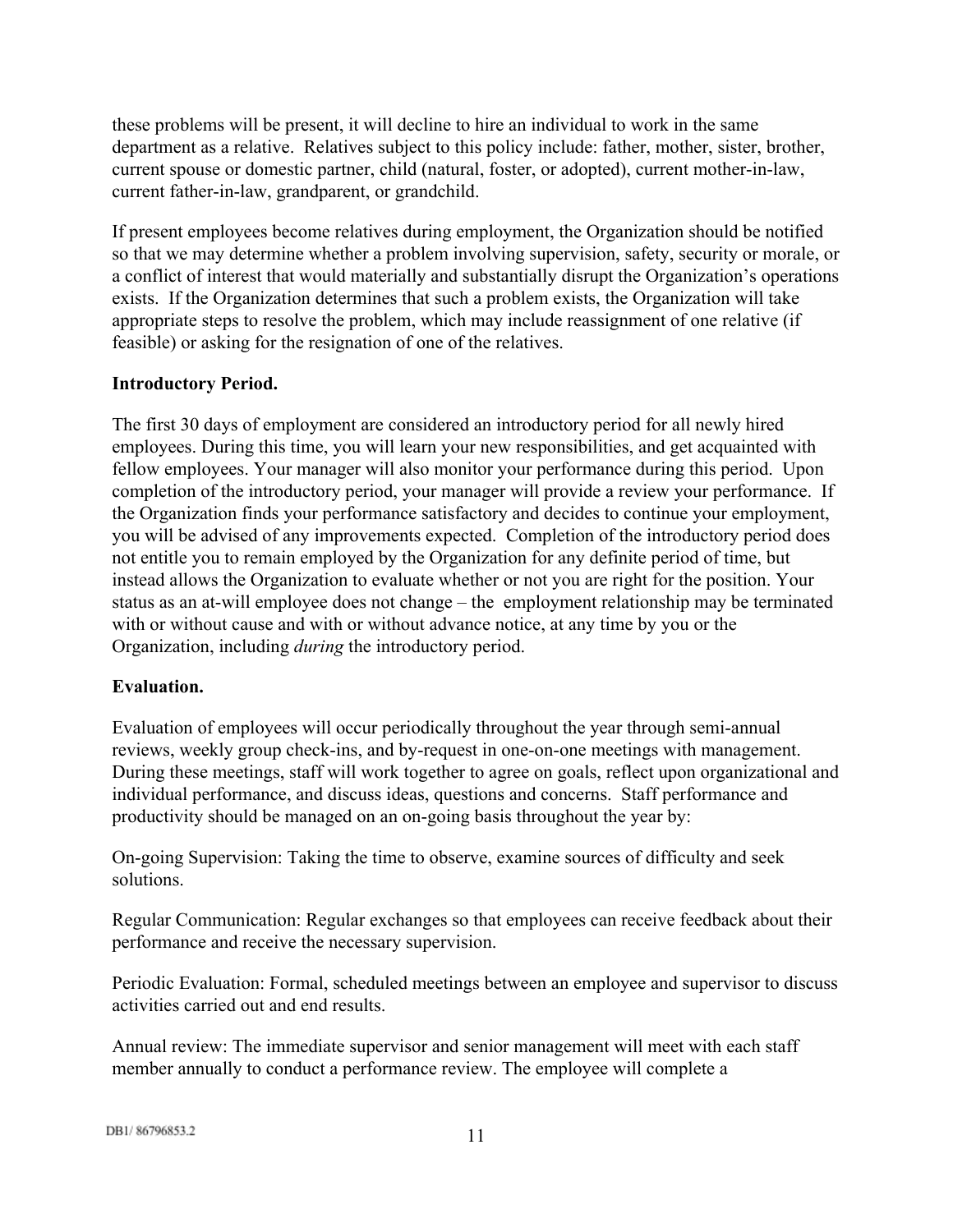self-assessment of their job and share their views and then the supervisor and senior management will share their evaluation.

# <span id="page-11-0"></span>**Salary Adjustments**

The Organization reviews all employee salaries on a regular basis. Increases, if any, are based on the Organization's funding ability, its evaluation of staff, and appropriateness. Increases are strictly at our sole discretion. We grant increases based on job status, performance and our financial ability to fund the same.

# <span id="page-11-1"></span>**Promotions**

An employee who receives a promotion can be required to complete an introductory period in the new position. If the introductory period is successfully concluded, the employee will be reclassified in the new job category and at a salary scale level higher than his or her former position.

# <span id="page-11-2"></span>**Employee Termination**

Employees shall be terminated from employment under any of the following conditions:

# **(1) Voluntary Resignation**

i. Personnel wishing to resign from a post may do so by giving a resignation letter to the Executive Director stating the reasons for resignation and effective date of the same. One month of prior notice is appreciated for such resignations to help with any transitions.

ii. The date in which the resignation letter is received is considered the date on which notice of resignation is given.

iii. Employees are not allowed to take accrued vacation time after handing in their resignation. Any accrued or unused vacation time will be included in an employee's final pay, as long as the employee has worked for the Organization for 18 months, and as long as the employee has returned all Organization property.

# **(2) Redundancy of the Position**

Depending on the nature and volume of its income and operations, the Organization may declare certain positions redundant. The Senior Management will endeavor to inform said employee of this determination with advance notice of at least one month before their employment is terminated. However, the Organization will not always be able to give one month advance notice.

# **(3) Immediate termination with cause may occur based on the following:**

A. Continuing inefficiency and gross negligence of duty.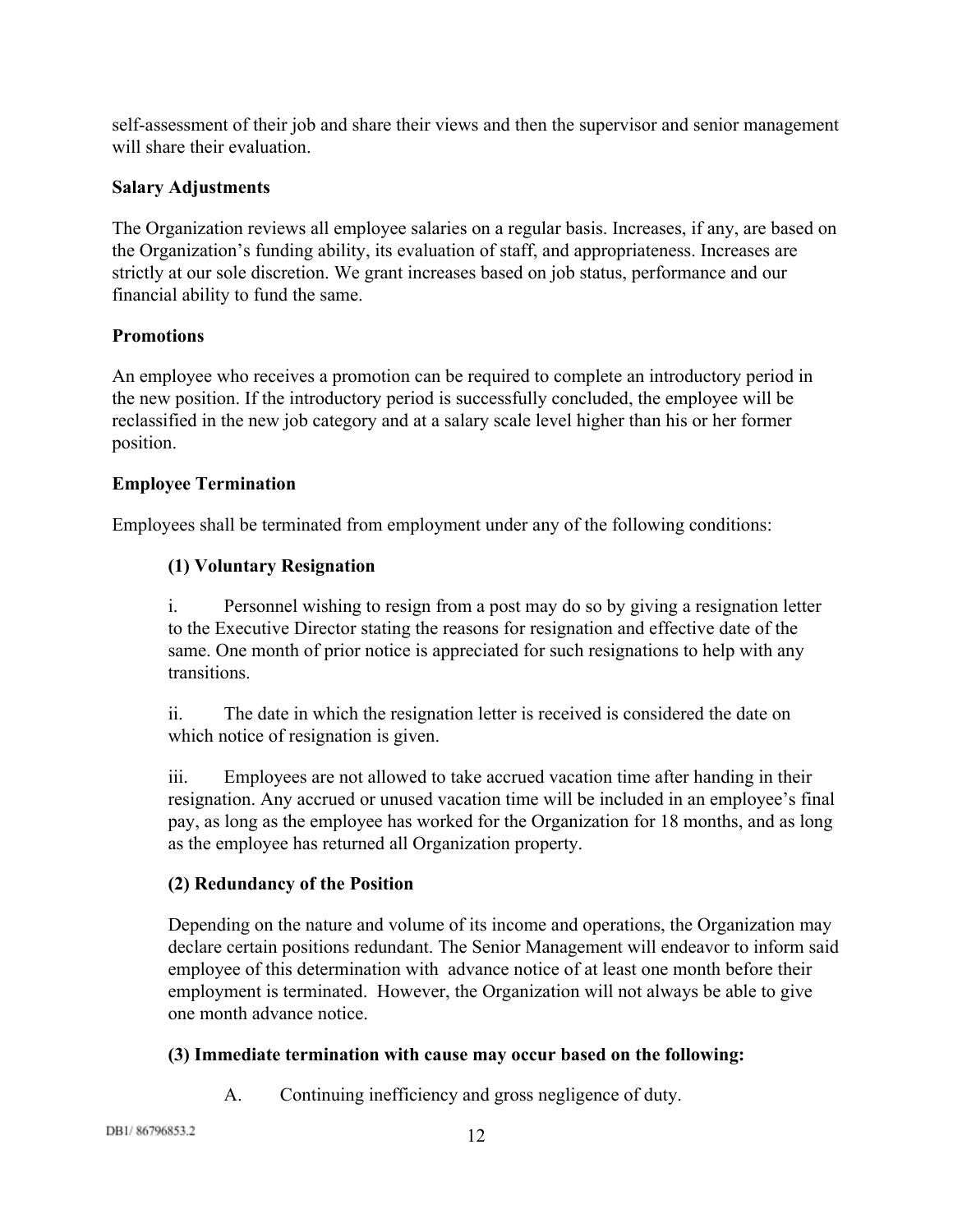- B. Repeated, unauthorized absences and leaves.
- C. Misuse of office equipment and other properties.
- D. Unauthorized use or disclosure of confidential organizational information, contacts or intellectual property.

E. Any form of discrimination or harassment, including sexual or gender harassment, as well as physical or verbal abuse at the workplace or in connection with work.

- F. Fund embezzlement or other theft.
- G. Other breaches in "Code of Conduct."
- H. Possession, use or sale of controlled substances while on the Organization's business or on the Organization's property.

*Please note that the above list is not all inclusive, as the nature and seriousness of other violations may warrant disciplinary action, up to and including termination*. Terminated employees must gather their belongings and leave the Organization's premises immediately following termination.

Not all behavior warrants discipline, and as such, the Organization has established a Performance Improvement Process that provides employees the opportunity to improve their unsatisfactory job performance. Implementation of this process is at the sole discretion of the Organization.

The following is the Performance Improvement Process:

## Verbal Counseling

The supervisor/director will discuss any unsatisfactory job performance with the employee and allow a reasonable time frame for the employee to improve his or her performance. The supervisor/director will maintain written documentation of meetings with employees and forward a copy of verbal documentation to the Executive Director.

## Performance Discussion

If the employee's performance does not improve after verbal counseling, the supervisor/director may conduct a performance discussion with the employee. The supervisor/director will formally detail the problem and present the employee with a written action plan for improvement. The plan will include steps to improve performance, a timetable and a date for a follow up progress discussion. The employee is asked to sign the written action plan and is given the opportunity to review and comment on it in writing. The written action plan will be forwarded to the Executive Director and placed in the employee's personnel record.

## Progress Review

As a follow up to the performance discussion and any additional formal meeting(s), a progress review(s) will take place. The progress review is for the supervisor/director and employee to assess the employee's performance for the period written in the action plan. If the supervisor/director identifies performance improvement, the supervisor/director may inform the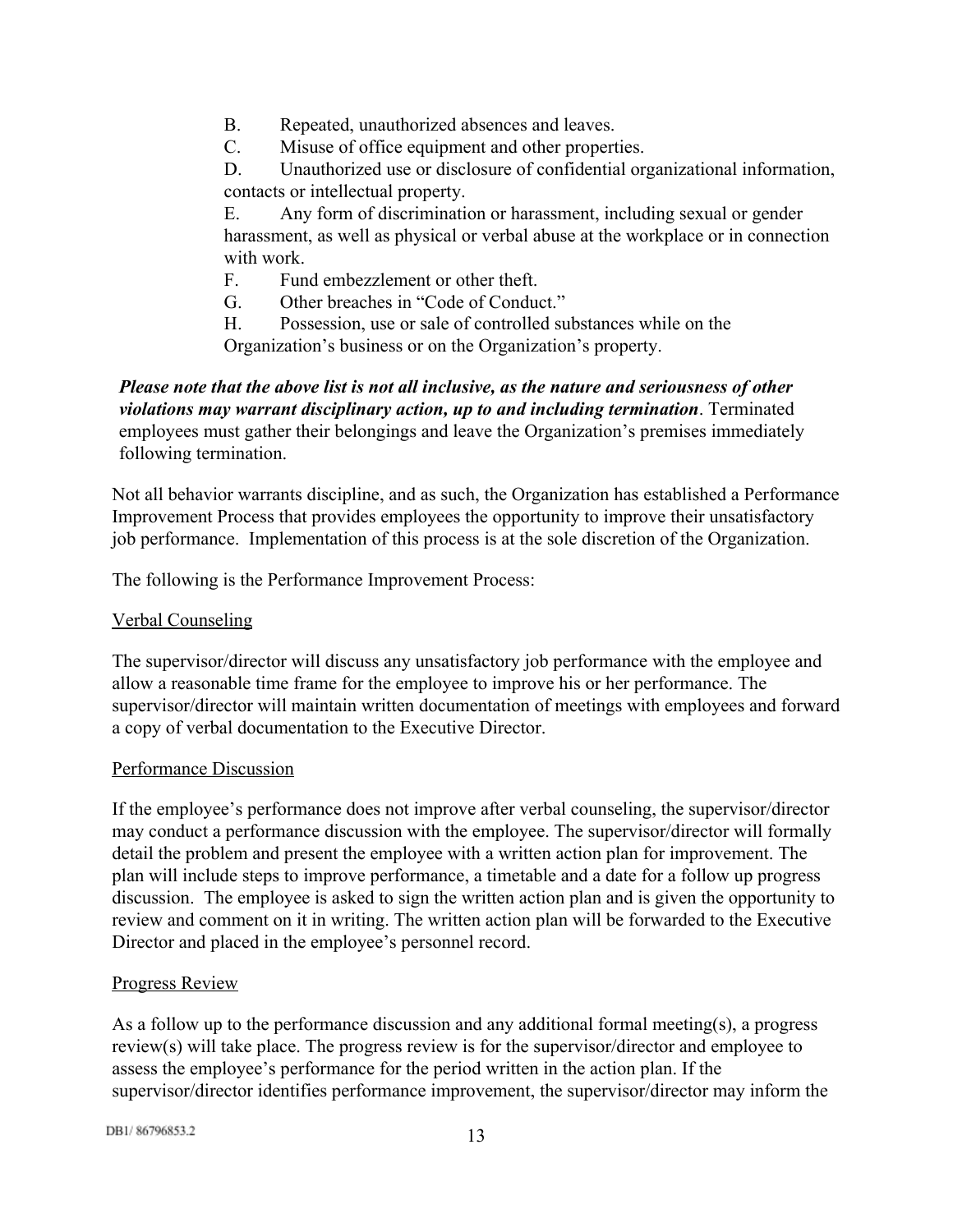employee of the improvement and may discuss steps to maintain improved performance. The supervisor/director will write a statement documenting the employee's progress, signed by the supervisor/director, forwarded to the Executive Director and will be placed in the employee's personnel record. If there has not been any improvement in the employee's performance, the written statement should include a statement informing the employee of possible termination of employment.

The Performance Improvement Process is a guide for supervisors/directors to help communicate behavioral and performance problems to employees and to provide an opportunity for employees to demonstrate acceptable and consistent improvement.

# **(4) Death**

If an employee dies, his/her final paycheck and accrued benefits will automatically be paid to his/her designated legal heirs.

# <span id="page-13-0"></span>**Personnel Records and Employee References.**

Employees must keep Senior Management informed, in writing, of any change in their address, telephone number, marital status, number of dependents, emergency contact names or phone numbers, insurance and retirement plan beneficiaries, or any other factor that affects eligibility for employee benefits or the Organization's ability to contact the employee.

The Organization maintains a personnel file and payroll records for each employee as required by law. Personnel files are the property of the Organization and may not be removed from Organization premises without written authorization. Because personnel files are confidential, access to the records is restricted. Generally, only those who have a legitimate reason to review information in an employee's file are allowed to do so. Disclosure of personnel information to outside sources will be limited.

Employees may contact a Senior Management representative to request a time to review their personnel file. With reasonable advance notice, an employee may review his or her own records in the Organization's offices during regular business hours and in the presence of an individual appointed by the Organization to maintain the records. No copies of documents in your file may be made without permission, with the exception of documents that you have previously signed. You may add your comments to any disputed item in the file.

All external requests for employment references and employment verification of current or former employees should be forwarded to Senior Management. By policy, when it receives a request for information related to a current or former employee, the Organization will provide only the former or present employee's dates of employment and position(s) held with the Organization. Compensation information may also be verified if written authorization is provided by the employee.

# <span id="page-13-1"></span>**Privacy.**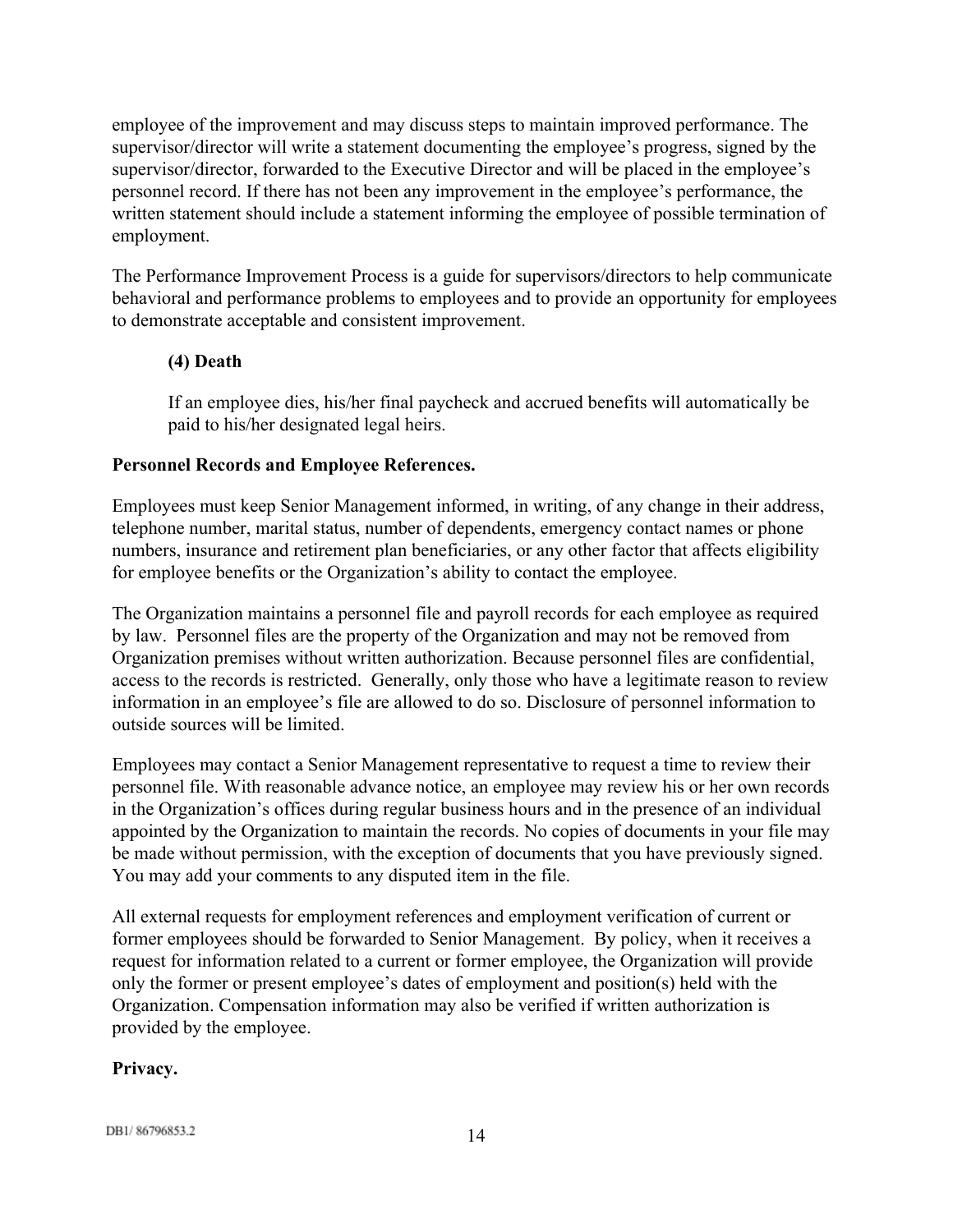The Organization is respectful of employee privacy. All employee demographic and personal information will be shared only as required in the normal course of business. Healthcare enrollment information and any medical information is highly confidential and is kept in a separate folder from other human resources forms.

# <span id="page-14-0"></span>**Immigration Law Compliance.**

The Organization is committed to employing only United States citizens and other persons who are authorized to work in the United States. We do not unlawfully discriminate on the basis of citizenship and national origin. In compliance with the Immigration Reform and Control Act of 1986, each new employee, as a condition of employment, must complete the Employment Eligibility Verification Form I-9 on the date of hire and present documentation establishing identity and employment eligibility within three business days of date of hire. Former employees who are rehired must also complete an I-9 form if they have not completed an I-9 form with the Organization within the past three years, or if their previous I-9 form is no longer retained or valid.

# <span id="page-14-1"></span>**Political Neutrality.**

The Organization will not discriminate against any employee because of identification with and support of any lawful political activity. Organization employees are entitled to their own personal political position. The Organization will not discriminate against employees based on their lawful political activity engaged in outside of work. If you are engaging in political activity, however, you should always make it clear that your actions and opinions are your own and not necessarily those of the Organization, and that you are not representing the Organization.

## <span id="page-14-2"></span>**Whistleblower Policy.**

The Organization requires directors, officers and employees to observe high standards of business and personal ethics in the conduct of their duties and responsibilities. As employees and representatives of the Organization, we must practice honesty and integrity in fulfilling our responsibilities and comply with all applicable laws and regulations.

This policy is intended to cover serious concerns that could have a large impact on the organization, such as actions that:

- May lead to incorrect financial reporting;
- Are unlawful:
- Are not in line with company policy, including the Code of Ethics and Code of Conduct; or
- Otherwise, amount to serious improper conduct.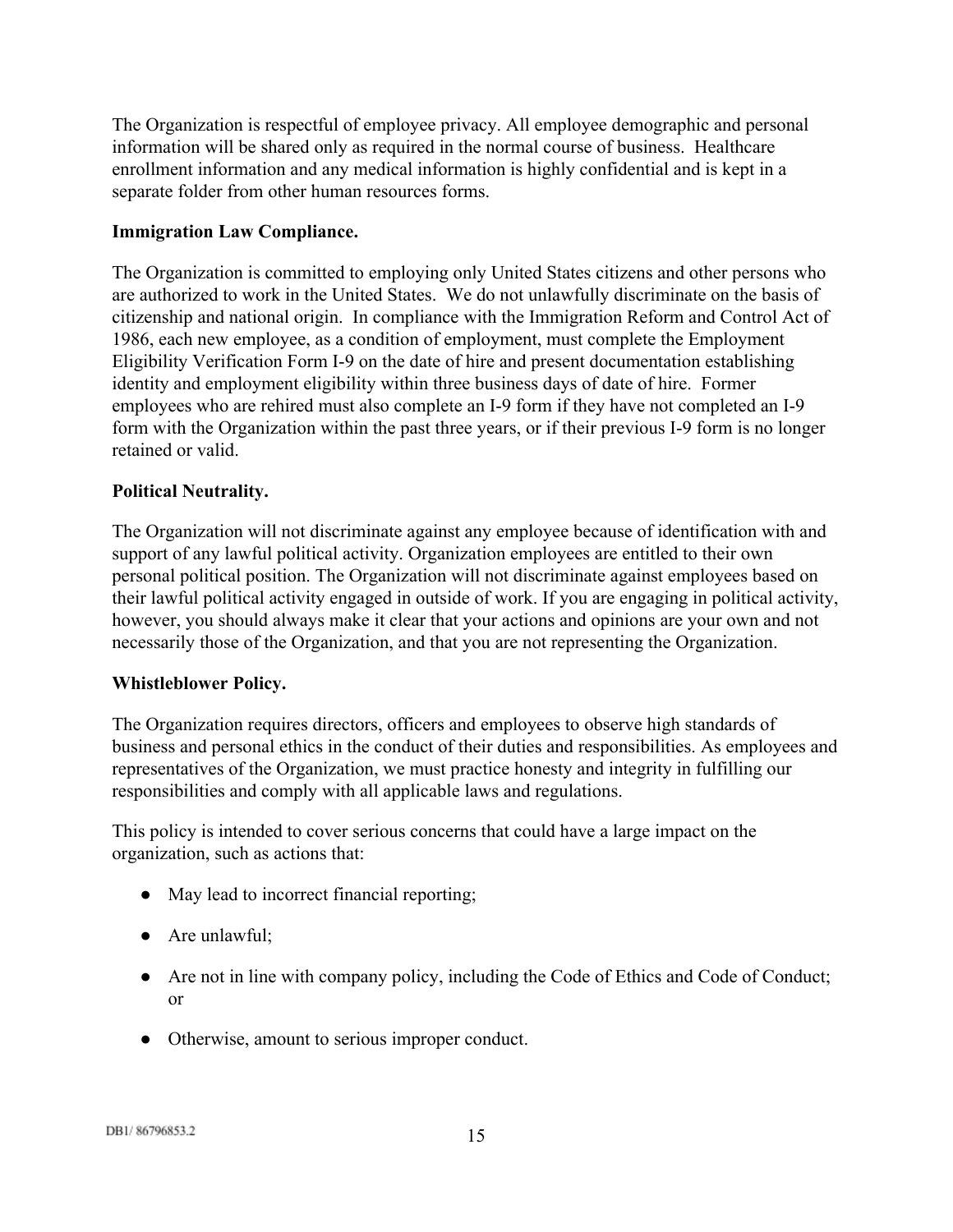It is the responsibility of all directors, officers and employees to comply with the Code and to report violations or suspected violations in accordance with this policy.

**No Retaliation** - No director, officer or employee who in good faith reports a violation of the Code shall suffer harassment, retaliation or adverse employment consequence. An employee who retaliates against someone who has reported a violation in good faith is subject to discipline up to and including termination of employment. This policy is intended to encourage and enable employees and others to raise serious concerns within the organization prior to seeking resolution outside the organization.

**Confidentiality** - Violations or suspected violations may be submitted on a confidential basis by the complainant or may be submitted anonymously. Reports of violations or suspected violations will be kept confidential to the extent possible, consistent with the need to conduct an adequate investigation.

*Anonymous Allegations* - The policy encourages the reporter to put their name to allegations because appropriate follow-up questions and investigation may not be possible unless the source of the information is identified. Concerns expressed anonymously will be investigated, but consideration will be given to:

- The seriousness of the issue raised;
- The credibility of the concern; and
- The likelihood of confirming the allegation from attributable sources.

*Malicious Allegations*– Malicious allegations, or allegations not alleged in good faith, may result in disciplinary action up to including termination. Anyone filing a complaint concerning a violation or suspected violation of the Code must be acting in good faith and have reasonable grounds for believing the information disclosed indicates a violation of the Code. Any allegations that prove not to be substantiated and which prove to have been made maliciously or knowingly to be false will be viewed as a serious disciplinary offense.

The Code addresses the organization's open door policy and suggests that employees share their questions, concerns, suggestions or complaints with someone who can address them properly. In most cases, an employee's supervisor is in the best position to address an area of concern. However, if the employee is not comfortable speaking with the employee's supervisor or is not satisfied with the supervisor's response, he/she is encouraged to speak with the Executive Director or Board President or anyone in management whom he/she is comfortable in approaching. Supervisors and managers are required to report suspected violations of the Code to the Executive Director, who has specific and exclusive responsibility to investigate all reported violations.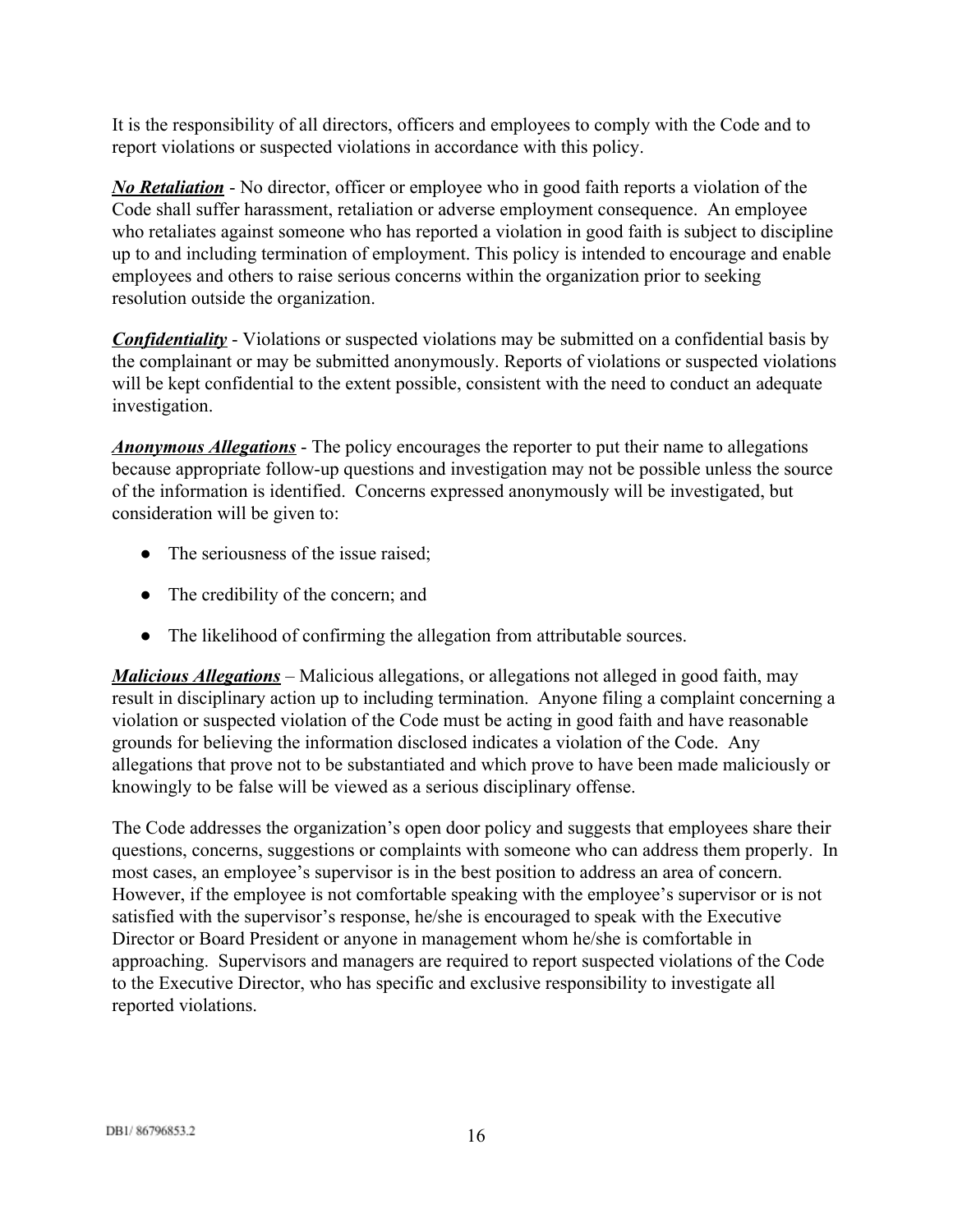The Executive Director is responsible for investigating and resolving all reported complaints and allegations concerning violations of the Code and, at her discretion, shall advise the Board of **Directors** 

The action taken will depend on the nature of the concern. Initial inquiries will be made to determine whether an investigation is appropriate, and the form that it should take. Some concerns may be resolved by agreed action without the need for investigation.

The Board of Directors shall address all reported concerns or complaints regarding corporate accounting practices, internal controls or auditing. The Executive Director shall immediately notify the Board of Directors of any such complaint and work with the Committee until the matter is resolved.

# **Section 2 Hours of Work and Payroll Practices**

# <span id="page-16-1"></span><span id="page-16-0"></span>**Pay Periods and Paydays.**

Employees are paid on a bi-monthly basis. All employees will be paid on the 1st and 15th of the month. All employees are paid by check or direct deposit on the above-mentioned payday. If the regular payday falls on a weekend or Organization holiday, employees will be paid on the last business day before the holiday and/or weekend.

## <span id="page-16-2"></span>**Overtime.**

Non-exempt employees will be paid overtime at the rate of one and one-half  $(1.5)$  times their regular hourly rate of pay for all hours actually worked over forty (40) in any work week.

Non-Overtime-eligible employees (i.e., exempt employees) are not eligible to receive overtime pay, regardless of the amount of time worked in excess of 40 hours in the course of the work week.

Overtime work by non-exempt personnel must be approved in advance by an employee's supervisor. Non-exempt employees will be compensated for all time worked, but anyone working unauthorized overtime will be subjected to disciplinary action, up to and including termination.

## <span id="page-16-3"></span>**Rest and Meal Periods.**

All rest and meal periods will be in accordance with New York state law.

# <span id="page-16-4"></span>**Time Cards.**

Non-exempt employees are required to keep an accurate and complete record of their attendance and hours worked and submit a signed time card for hours worked each week. Time cards are official business records and may not be altered without the employee's supervisor's approval and may not be falsified in any way. Misrepresentation or any sort of falsification of time cards,

DB1/86796853.2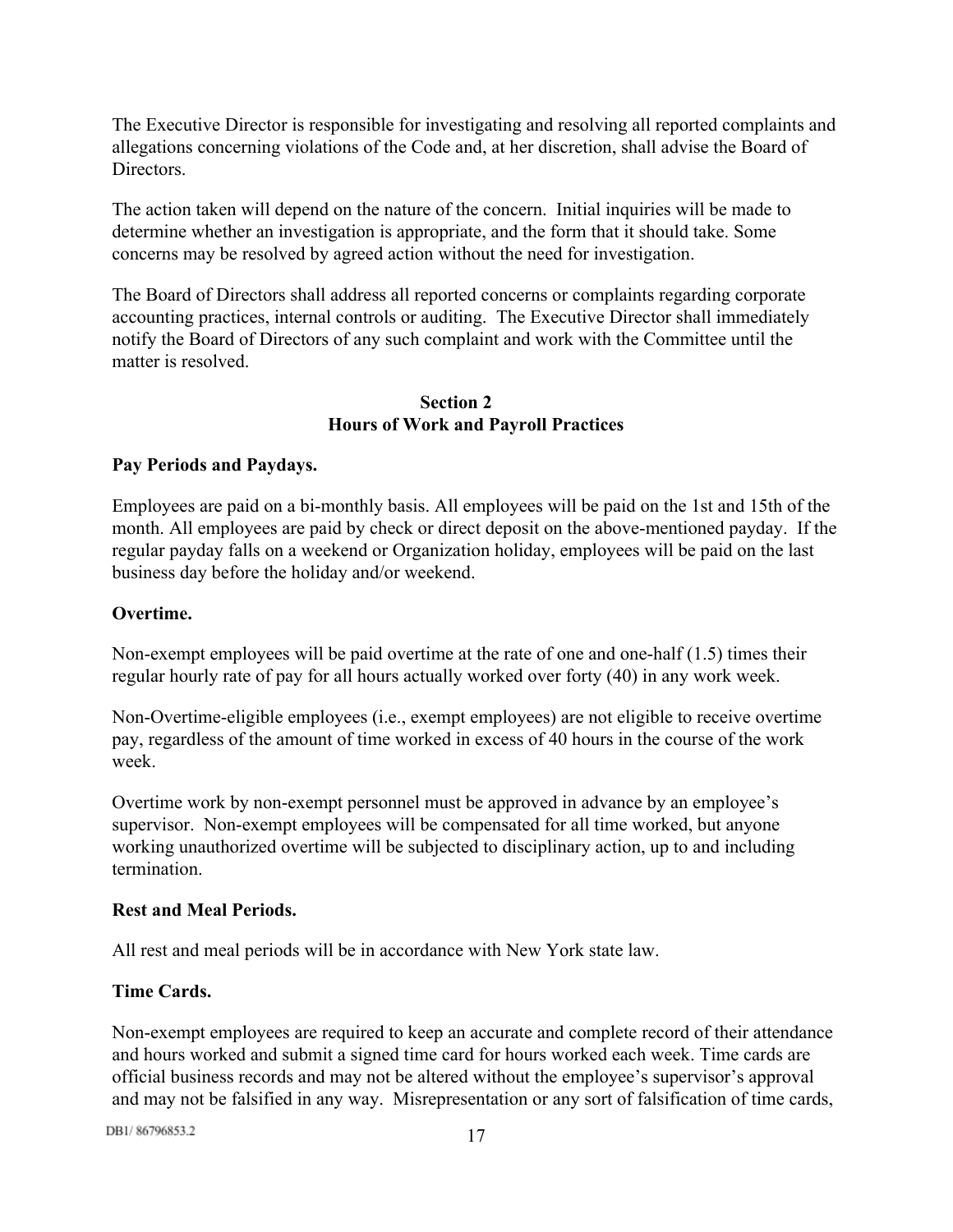or the failure to properly maintain and submit time cards, may result in disciplinary action, up to and including termination.

## <span id="page-17-0"></span>**Payroll Deductions.**

A statement of earnings is provided to employees each pay period indicating gross pay, statutory deductions, and voluntary deductions. Various payroll deductions are made each payday to comply with federal and state laws pertaining to taxes and insurance. Deductions will be made for the following: Federal and State Income Tax Withholding, Social Security, Medicare, State Disability Insurance & Family Temporary Disability Insurance, and other items designated by you or required by law. The Organization will make mandated deductions (wage garnishments) from your pay required by law, such as child support order, tax levy, creditor judgments, government and student loans. You can adjust your federal and state income tax withholding by completing the proper federal or state form and submitting it to the Executive Director. At the start of each calendar year, you will be supplied with your Wage and Tax Statement (W-2) form for the prior year. This statement summarizes your income and deductions for the year.

Please review your statement of earnings. Any errors should be brought to the attention of the Executive Director or Board President immediately and adjustments, if necessary, will be made.

#### <span id="page-17-1"></span>**Direct Deposit.**

All employees are encouraged, but not required, to use direct deposit and have their paychecks deposited into a bank account of an accredited participating bank or credit union. Employees can obtain the paperwork to authorize direct deposit of their paychecks from the Executive Director or Board President.

## **Section 3 Code of Conduct and Employee Performance**

<span id="page-17-2"></span>The Human Impacts Institute has a mission to inspire YOU to transform environmental challenges into social action for a just and livable world through creative communication, hands-on education, and curated actions. In pursuing its goals, the Human Impacts Institute serves the interests of diverse stakeholders, including: businesses, schools, government entities, the general public, youth, those with disabilities, and underserved communities. In delivering programs to stakeholders, employees and volunteers work with each other and the public at large. The following Code of Conduct ("the Code") is designed to allow the Human Impacts Institute to preserve a tradition of integrity, inclusivity, and credibility with the public and within the Organization. This Code applies to all Board members, employees, direct service program volunteers, interns, and any third party service provider in face-to face contact with our clients.

The Code is organized into categories, as follows:

#### <span id="page-17-3"></span>**Service.**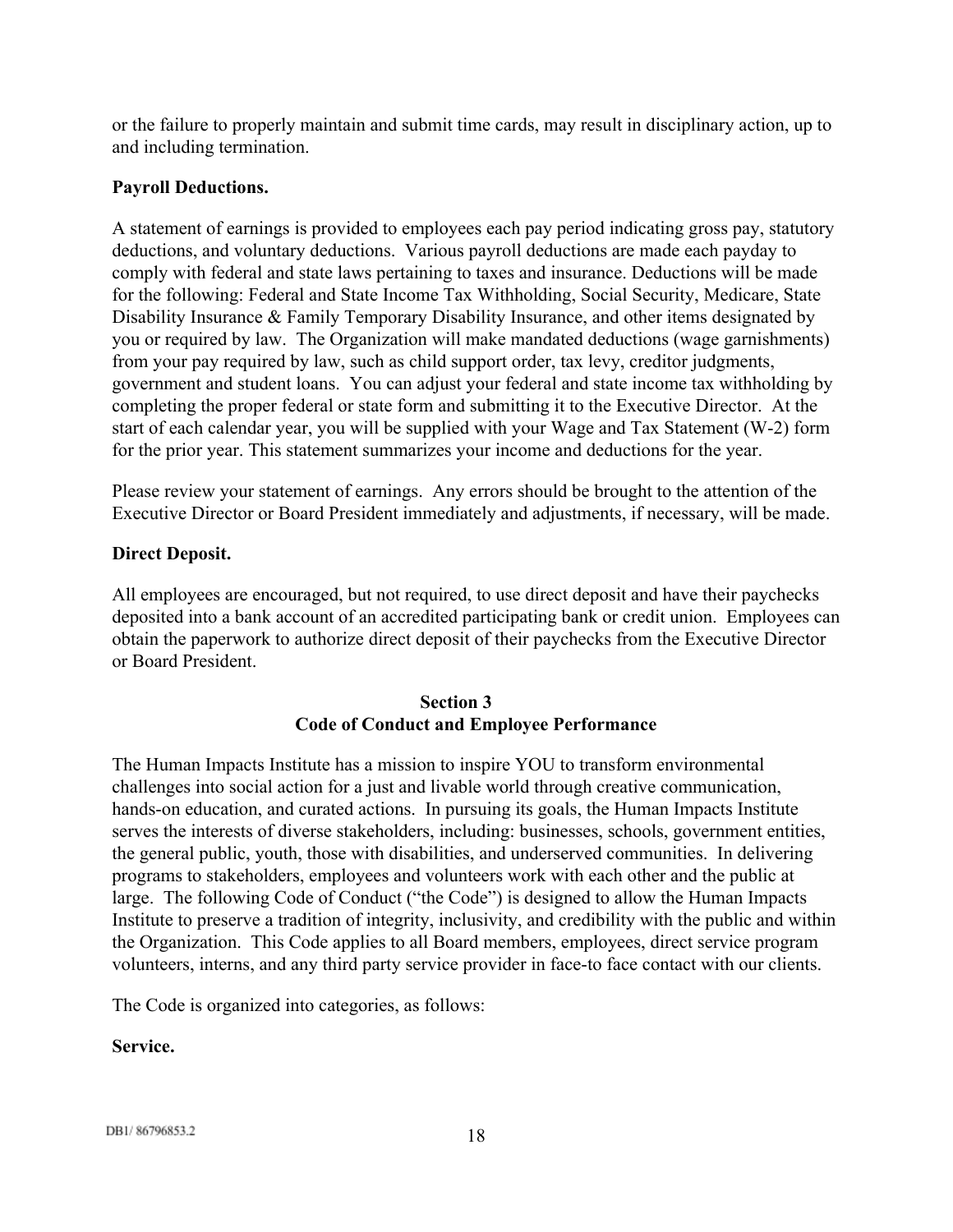- 1. Always act with fairness, honesty, integrity and openness; respect the opinions of others and treat all with equality and dignity without regard to race, color, religion, religious affiliation, national origin, alienage or citizenship status, age, sex, creed, disability, sexual orientation, gender (including "gender identity" -- which refers to a person's actual or perceived sex, and includes self-image, appearance, behavior or expression, whether or not different from that traditionally associated with the legal sex assigned to the person at birth), familial, marital or partnership status, military or veteran status, status as a victim of domestic violence, sexual violence or stalking, unemployment status, credit history or any other protected classification under applicable law, or any other prohibited factor.
- 2. Promote the mission and objectives of the Human Impacts Institute in all dealings with the public on behalf of the Organization and within the Human Impacts Institute.
- 3. Provide a positive and valued experience for those receiving service within and outside the Human Impacts Institute.

## <span id="page-18-0"></span>**Accountability.**

- 1. Act with honesty and integrity and in accordance with any professional standards and/or governing laws and legislation that have application to the responsibilities you perform for, or on behalf of, the Human Impacts Institute. Human Impacts Institute is an U.S.-based organization with international programming. Human Impacts Institute's policies apply to all volunteers and employees.
- 2. Comply with both the letter and the spirit of any training or orientation provided to you by the Human Impacts Institute in connection with those responsibilities.
- 3. Adhere to the policies and procedures of the Human Impacts Institute and support the decisions and directions of the Board and its delegated authority.
- 4. Take responsibility for your actions and decisions. Follow reporting lines to facilitate the effective resolution of problems.

## <span id="page-18-1"></span>**Conflicts of interest.**

The Organization expects employees and volunteers to support and adhere to the high standards of the ethics that we have sought to develop and maintain. The Organization does not intend to arbitrarily restrict employees' activities outside of the Organization; rather, we want to ensure that there is no conflict of interest that could conceivably influence an employee's judgment in handling the Organization's business or that might jeopardize the quality of our work. Each employee of the Organization must avoid situations that create a conflict of interest, or the appearance of a conflict of interest, between the employee's obligations and responsibilities to the Organization and those outside of work. A conflict of interest exists when other business or commercial interests compete with an employee's obligation to serve the interests of the Organization. Even the perception of a conflict of interest can cause harm to the Organization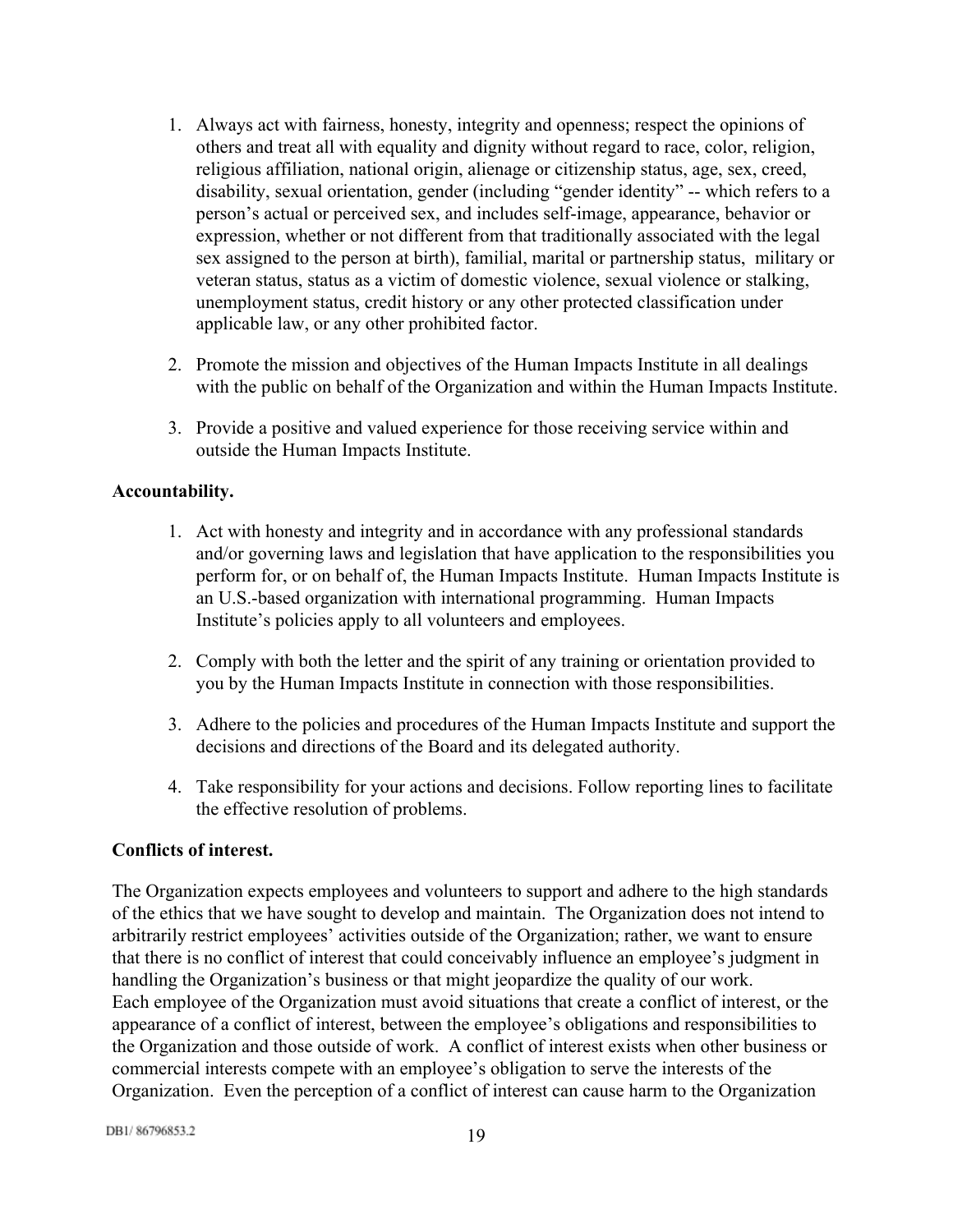and to the employee involved. All employees and members of the Board of Directors are expected to adhere to the organization's Conflict of Interest Policy.

## <span id="page-19-0"></span>**Anti-Harassment and Discrimination.**

*Statement of Philosophy.* The Organization has a long-standing commitment to a work environment that respects the dignity and worth of each individual. Inappropriate workplace behavior and unlawful harassment create conditions that are wholly inconsistent with this commitment. The purpose of the policy set forth below is not to regulate the personal morality of employees, but rather to foster a work environment that is free from all forms of harassment, whether that harassment is because of color, religion, gender, sexual orientation, gender identity or expression, national origin, age, disability, genetic information, marital status, partnership status, alienage or citizenship status, status as a covered veteran, or any other prohibited factor.

*Discriminatory Harassment Prohibited*. Discriminatory harassment, including sexual harassment, will not be tolerated by the Organization. This policy applies to all harassment occurring in the work environment, whether on the Organization premises or in any Organization related setting, and applies regardless of the gender of the individuals involved. This policy covers all employees of the Organization, including applicants for employment and third parties over whom the Organization has control.

*Sexual Harassment Defined*. For purposes of this policy, sexual harassment is defined as unwelcome sexual advances, requests for sexual favors, and other verbal or physical conduct of a sexual nature.

Some examples of what may constitute sexual harassment are: threatening to take or taking employment actions, such as discharge, demotion or reassignment, if sexual favors are not granted; demands for sexual favors in exchange for favorable or preferential treatment; unwelcome and repeated flirtations, propositions or advances; unwelcome physical contact; whistling; leering; improper gestures; tricks; horseplay; use of stereotypes; offensive, insulting, derogatory or degrading remarks; unwelcome comments about appearance; sexual jokes or use of sexually explicit or offensive language; gender or sex based pranks; and the display in the workplace of sexually suggestive objects or pictures. The above list of examples is not intended to be all-inclusive.

*Other Harassment Defined*. For purposes of this policy, other harassment is defined as verbal or physical conduct that denigrates or shows hostility or aversion toward an individual because of his/her race, color, gender, gender identity, age, religion, national origin, sexual orientation, disability, veteran status or any other characteristic protected by law.

Some examples of such harassment are: using epithets or slurs; mocking, ridiculing or mimicking another's culture, accent, appearance or customs; threatening, intimidating or engaging in hostile or offensive acts that focus on an individual's race, color, gender, gender identity, religion, national origin, sexual orientation, disability, veteran status or any other characteristic protected by law, including jokes or pranks; the displaying on walls, bulletin boards or elsewhere on the Organization premises, or circulating in the workplace, of written or

DB1/86796853.2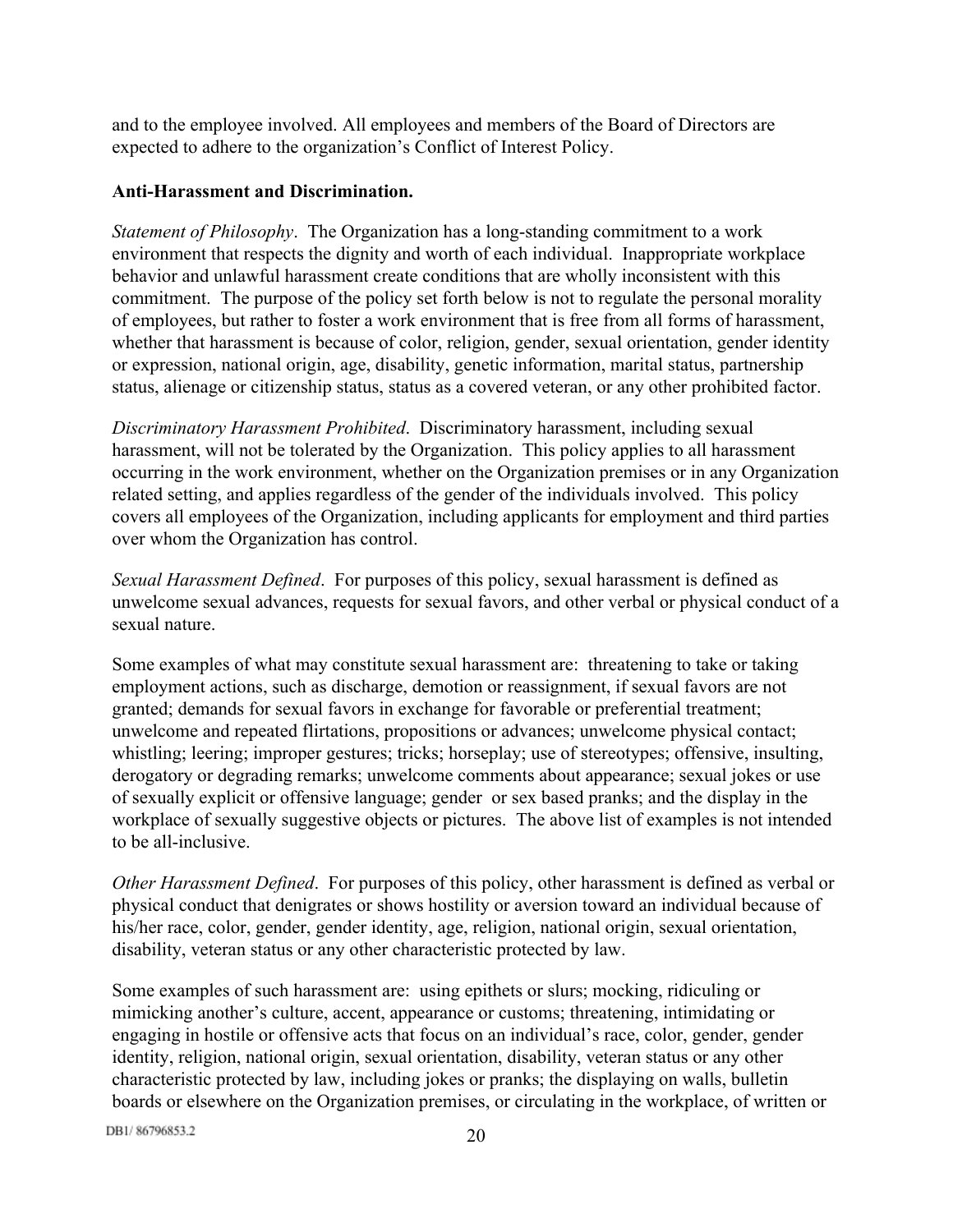graphic material that denigrates or shows hostility or aversion toward a person or group because of race, color, gender, age, religion, national origin, sexual orientation, disability, veteran status or any other characteristic protected by law. The above list of examples is not intended to be all inclusive.

*Consensual Relationships*. Consensual romantic and/or sexual relationships between an employee with supervisory authority and any subordinate, including one not directly under the supervisor, may compromise the Organization's ability to enforce its policy against sexual harassment. While the Organization neither condones nor encourages such relationships, it does require that individuals handle such relationships in a mature and professional manner. Consequently, supervisors are discouraged from engaging in romantic and/or sexual relationships with any the Organization employee, contractor, intern or volunteer who reports to them or over whom they exercise professional authority. In the event a manager or supervisor becomes involved in such a relationship with a subordinate, the individuals affected should communicate this fact to the Executive Director or Board President.

*Reporting Discriminatory Harassment*. The Organization strongly encourages the prompt reporting of all incidents of discriminatory harassment. If you believe you are being harassed or have observed harassment, The Organization encourages you to notify promptly your supervisor or, if you prefer not to advise your supervisor, the Executive Director or Board President. If, at any time, an employee feels it would be unreasonable to use this procedure to report harassment because of unusual or unique circumstances, the Organization encourages the employee to discuss his/her concerns with a Board Member.

*Nonretaliation*. An employee who reports incidents that the employee, in good faith, believes to be violations of this policy, or who is involved in an investigation of a report of harassment, will not be subject to reprisal or retaliation. Retaliation is a serious violation of this policy and should be reported immediately. The report and investigation of allegations of retaliation will follow the procedures set forth in this policy. Any person found to have retaliated against an individual for reporting discriminatory harassment or participating in an investigation of allegations of such conduct will be subject to appropriate disciplinary action.

*Communication*. This policy is part of the Organization's overall commitment to open communication. The Organization encourages any employee with workplace concerns of any nature (including, but not limited to, any alleged discrimination or harassment) to bring those concerns to the attention of the Executive Director or Board President.

## <span id="page-20-0"></span>**Attendance.**

Punctuality and regular attendance are essential to the successful operation of the Organization's business. If an employee is unable to report to work (or to report to work on time) for any reason, the employee must notify his or her supervisor before his or her starting time. If an employee desires to leave work for any reason during the workday, the employee must obtain the approval of his or her supervisor prior to leaving. Excessive absenteeism or tardiness may subject the employee to disciplinary action, up to and including termination.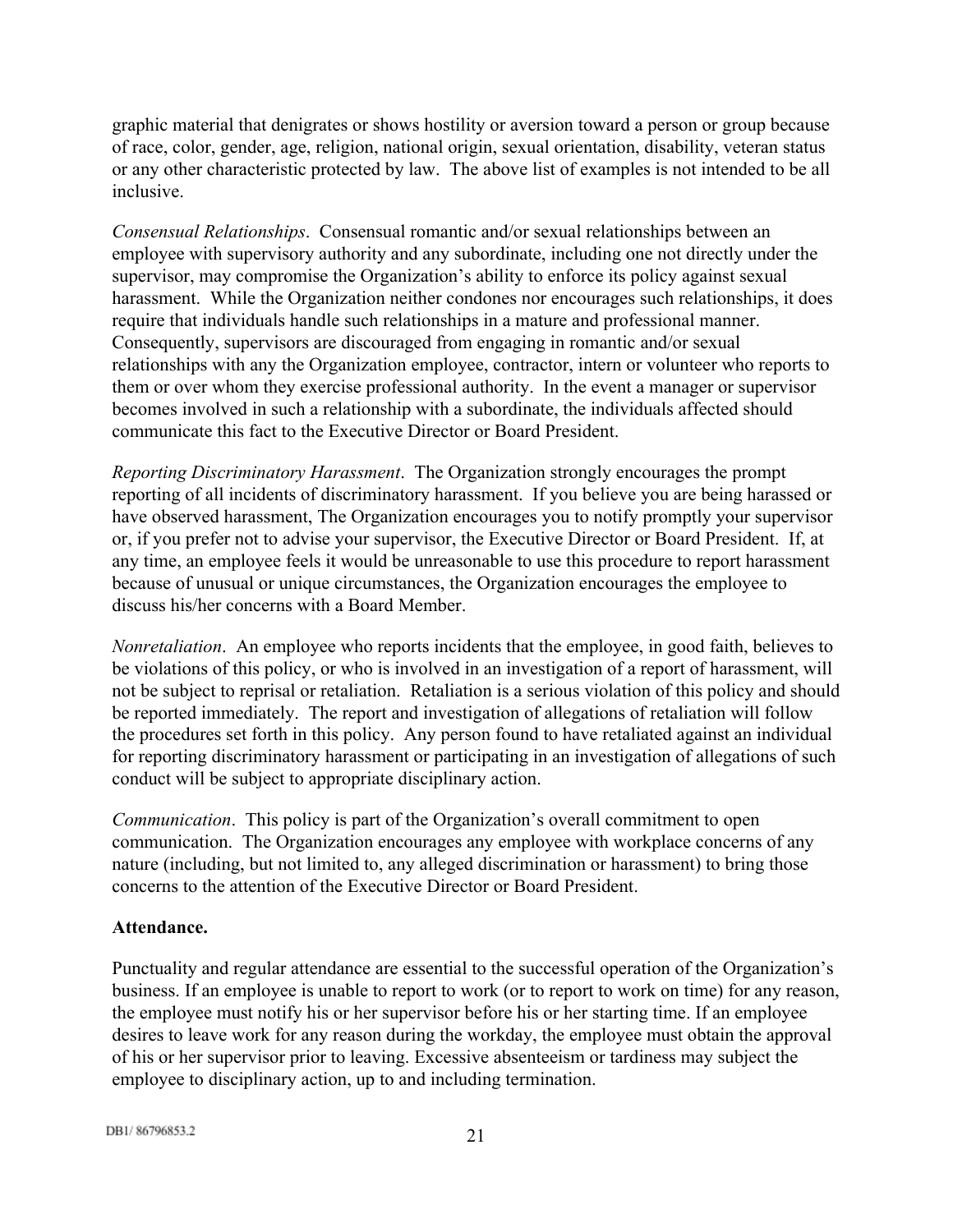## <span id="page-21-0"></span>**Discipline and Standards of Conduct.**

As an at-will employer, the Organization may impose discipline whenever it determines it is necessary or appropriate. Discipline may take various forms, including verbal counseling, written warnings, suspension, demotion, transfer, reassignment or termination. The discipline imposed will depend on the circumstances of each case; therefore, discipline will not necessarily be imposed in any particular sequence. Moreover, at any time the Organization determines it is appropriate, an employee may be terminated immediately.

Every organization must have certain standards of conduct to guide the behavior of employees. Although there is no possible way to identify every rule of conduct, the following is an illustrative list (not intended to be comprehensive or to limit the Organization's right to impose discipline for any other conduct it deems inappropriate). Keep in mind that these standards of conduct apply to all employees whenever they are on Organization property and/or conducting Organization business (on or off Organization property). Engaging in any conduct the Organization deems inappropriate may result in disciplinary action, up to and including termination.

Dishonesty;

- Falsification of Organization records;
- Unauthorized use or possession of property that belongs to the Organization, a coworker, or of the public;
- Possession or control of illegal drugs, weapons, explosives, or other dangerous or unauthorized materials;
- Fighting, engaging in threats of violence or violence, use of vulgar or abusive language, horseplay, practical jokes or other disorderly conduct that may endanger others or damage property;
- Insubordination, failure to perform assigned duties or failure to comply with the Organization's health, safety or other rules;
- Unauthorized or careless use of the Organization's materials, equipment or property;
- Unauthorized and/or excessive absenteeism or tardiness;
- Lack of teamwork, poor communication, unsatisfactory performance, unprofessional conduct, or conduct improper for the workplace;
- Sexual or other illegal harassment or discrimination;
- Unauthorized use or disclosure of the Organization's confidential information;
- Violation of any Organization policy.

In addition to conduct that violates the Organization's ethics and compliance policy, the following conduct is prohibited and will not be tolerated by the Organization. The following list is not exhaustive; other conduct that interferes with or threatens the security, personal property, and welfare of the Organization's employees, property, and residents also may be prohibited. Violation of these rules of conduct will not be tolerated and will result in disciplinary action, up to and including termination.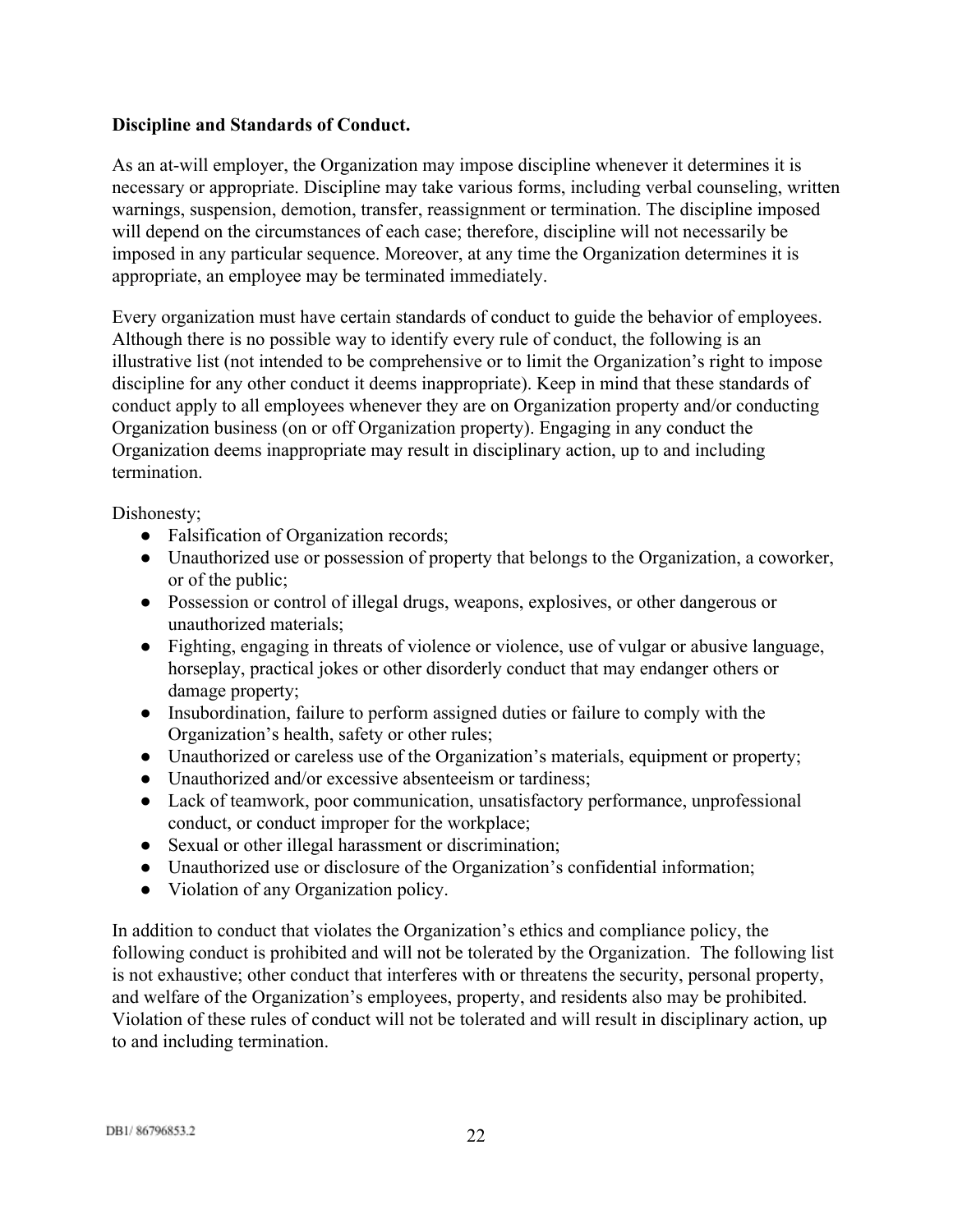- Falsification of employment records, application forms, employment information or other Organization records.
- Recording the work time of another employee or allowing any other employee to record your work time, or allowing falsification of any time card.
- Theft of or deliberate or careless damage of, any Organization property or the property of any employee.
- Provoking a fight or fighting during working hours on Organization property.
- Carrying firearms, hunting knives or any other dangerous weapons on Organization property and/or premises at any time.
- Consuming, possessing or being under the influence of alcohol and/or illegal drugs during working hours or at any time on Organization property and/or premises. The only exception to this rule is that employees may engage in moderate consumption of alcohol that may be served and/or consumed as part of an authorized Organization social or business event.
- Insubordination, including, but not limited to, failure or refusal to obey the orders or instructions of a supervisor, failure or refusal to perform work assigned, or the use of abusive or threatening language toward a supervisor.
- Unreported absences or excessive tardiness and/or absences from work.
- Unauthorized use of Organization equipment, time, materials, facilities or the Organization name.
- Tampering with fire extinguishers unless authorized.
- Sleeping on the job.
- Failure to observe working schedules, including rest and lunch breaks.
- Failure to return promptly at the end of breaks.
- Engaging in criminal conduct whether or not related to job performance.
- Causing, creating or participating in a disturbance of any kind during working hours or on Organization property.
- Distributing unauthorized literature or any written or printed material during working time or in work areas.
- Failure to obtain permission to leave work for any reason during normal working hours.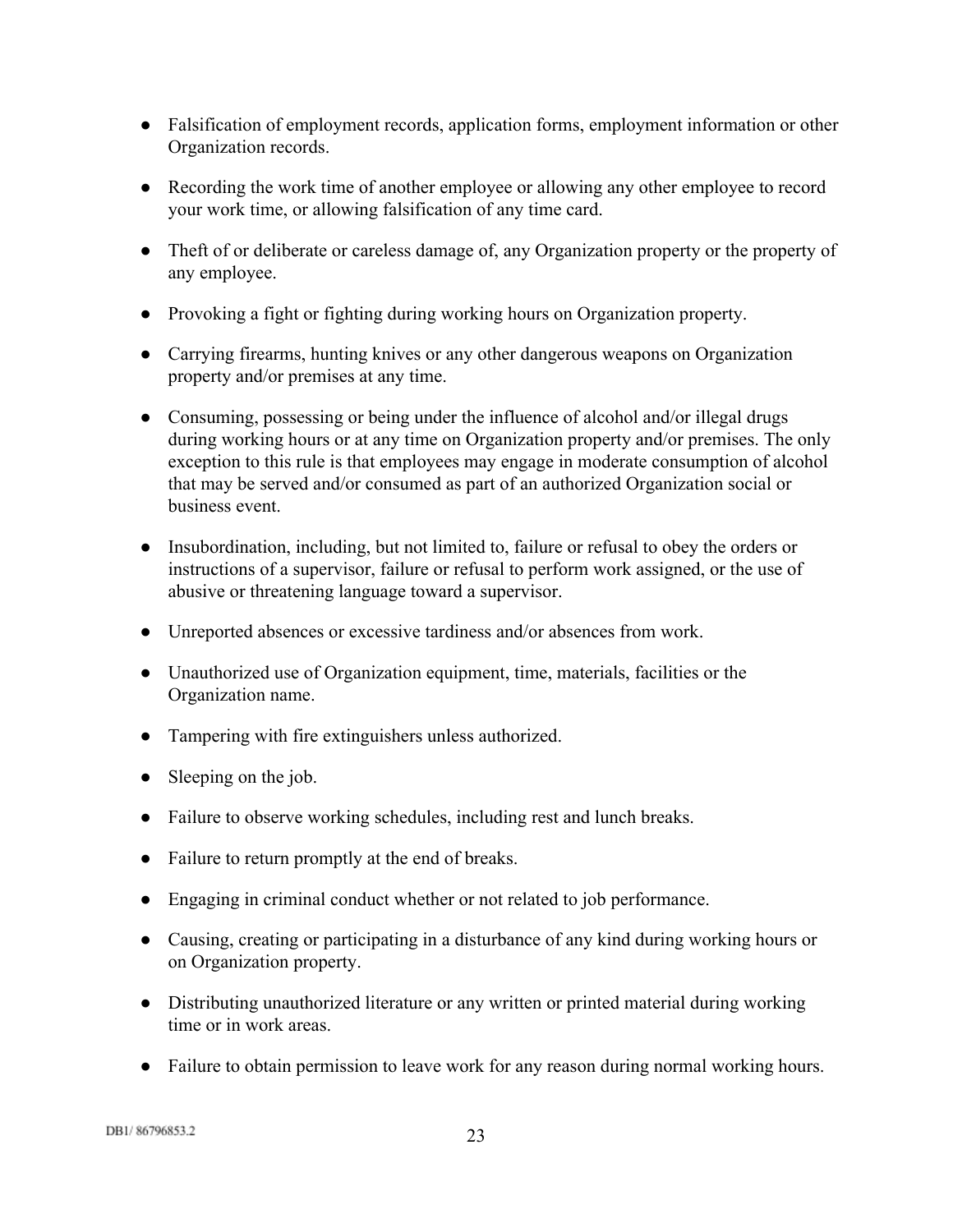- Making or accepting excessive personal telephone calls or excessively checking mobile devices during working hours.
- Using profane or abusive language in the workplace.
- Violation of any safety, health or security rules.
- Working overtime without authorization or refusing to work assigned overtime without good cause.
- Failure to immediately report a personal injury sustained on Organization property.
- Committing a fraudulent act or a breach of trust.
- Consistent failure to perform up to expectations.
- Failure to adhere to any policies contained herein.

# **The list above provides a general outline of some of the more egregious types of behavior that will not be tolerated by the Organization, but does not constitute any limiting definition of "cause" or "grounds" for termination.**

## <span id="page-23-0"></span>**Dress Code.**

What we wear to work is a reflection of the pride we have in our Organization, in what we do, and in ourselves. We support your personal expression and preferences and support you in feeling good about yourself and your attire. Although dress code requirements will vary according to job responsibilities, we ask that your appearance at all times show discretion, good taste, and appropriateness for the safe performance of your job.

# <span id="page-23-1"></span>**Health and Safety.**

The Organization is committed to providing a safe and healthy work environment for employees and visitors. The Organization complies with relevant occupational health and safety laws with the goal of minimizing exposure to health or safety risks. The Organization appreciates employee participation in maintaining safe and healthy working conditions and adhering to practices and procedures designed to prevent injury and illness. Employee participation in this regard includes:

- Exercising maximum care and good judgment at all times to prevent accidents and injuries;
- Reporting to a manager and seeking first aid for all injuries, regardless of how minor;
- Reporting suspected unsafe conditions, equipment or practices to a manager; and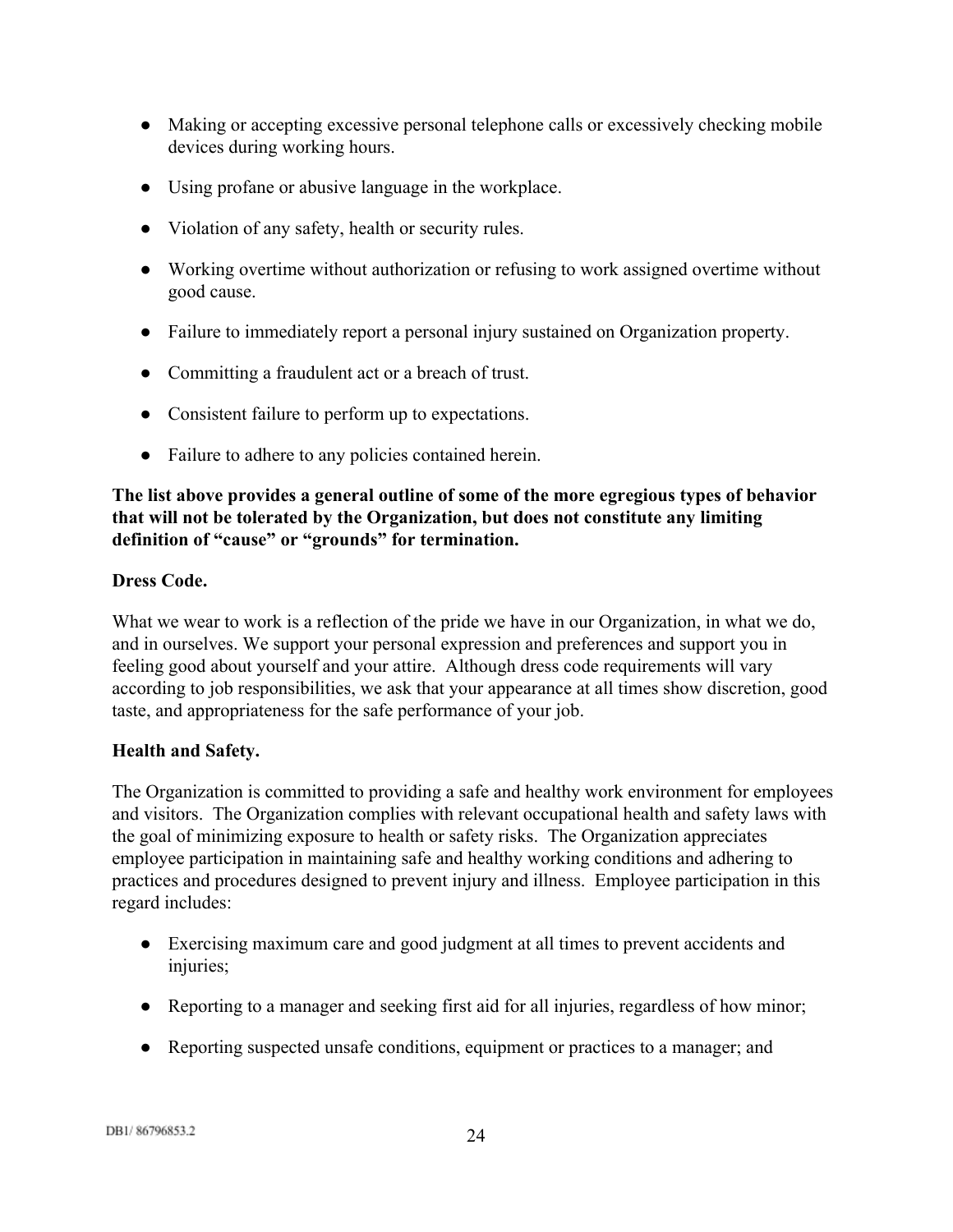● Observing conscientiously all safety rules and regulations at all times.

It is also important for you to take an active interest in the safety and security of your workspace and the surrounding area. The Organization cannot accept responsibility for personal property (including cash), belonging to employees. All individuals are responsible for taking care of their personal property. Employees are advised to take reasonable precautions in protecting their personal property as they would in any public facility. For the safety and security of all, any incidents of theft or vandalism of personal property should be promptly reported to the Executive Director and to the police.

Security emergencies such as violent threats, disturbances or unauthorized visitors creating a disturbance are handled by Executive Director. Please contact Executive Director immediately in case of an emergency.

# <span id="page-24-0"></span>**AlcoholFree and DrugFree Workplace.**

To help ensure a safe, healthy and productive work environment for employees and others, and to ensure efficient operations, the Organization has adopted a policy of maintaining a workplace free of drugs and alcohol. This policy applies to all employees and other individuals who perform work for the Organization.

The unlawful or unauthorized use, abuse, solicitation, theft, possession, transfer, purchase, sale, manufacture or distribution of controlled substances, drug paraphernalia or alcohol by an individual anywhere on the Organization's premises, while on the Organization's business (whether or not on the Organization's premises), or while representing the Organization, is strictly prohibited. Employees and other individuals who work for the Organization are also prohibited from reporting to work or working while they are using any controlled substances, except when the use is pursuant to a licensed medical practitioner's instructions. In such cases, the licensed medical practitioner must have authorized the employee or individual to report to work. Violation of this policy will result in disciplinary action, up to and including termination and, where warranted, will cause the notification of law enforcement authorities.

Any employee who feels he or she has developed an addiction to, dependence upon, or problem with alcohol or drugs, legal or illegal, is strongly encouraged to seek assistance before a violation of this policy occurs.

# <span id="page-24-1"></span>**SmokeFree Workplace.**

The Organization maintains a smoke-free workplace. Smoking is prohibited in all offices and facilities, including, but not limited to, all common workplace areas such as rest rooms, elevators, hallways, photocopy machine rooms and conference rooms.

# <span id="page-24-2"></span>**Workplace Searches.**

All offices, desks, file drawers, cabinets, lockers, Organization vehicles, and other Organization equipment (including but not limited to computers, email and voicemail) and facilities or any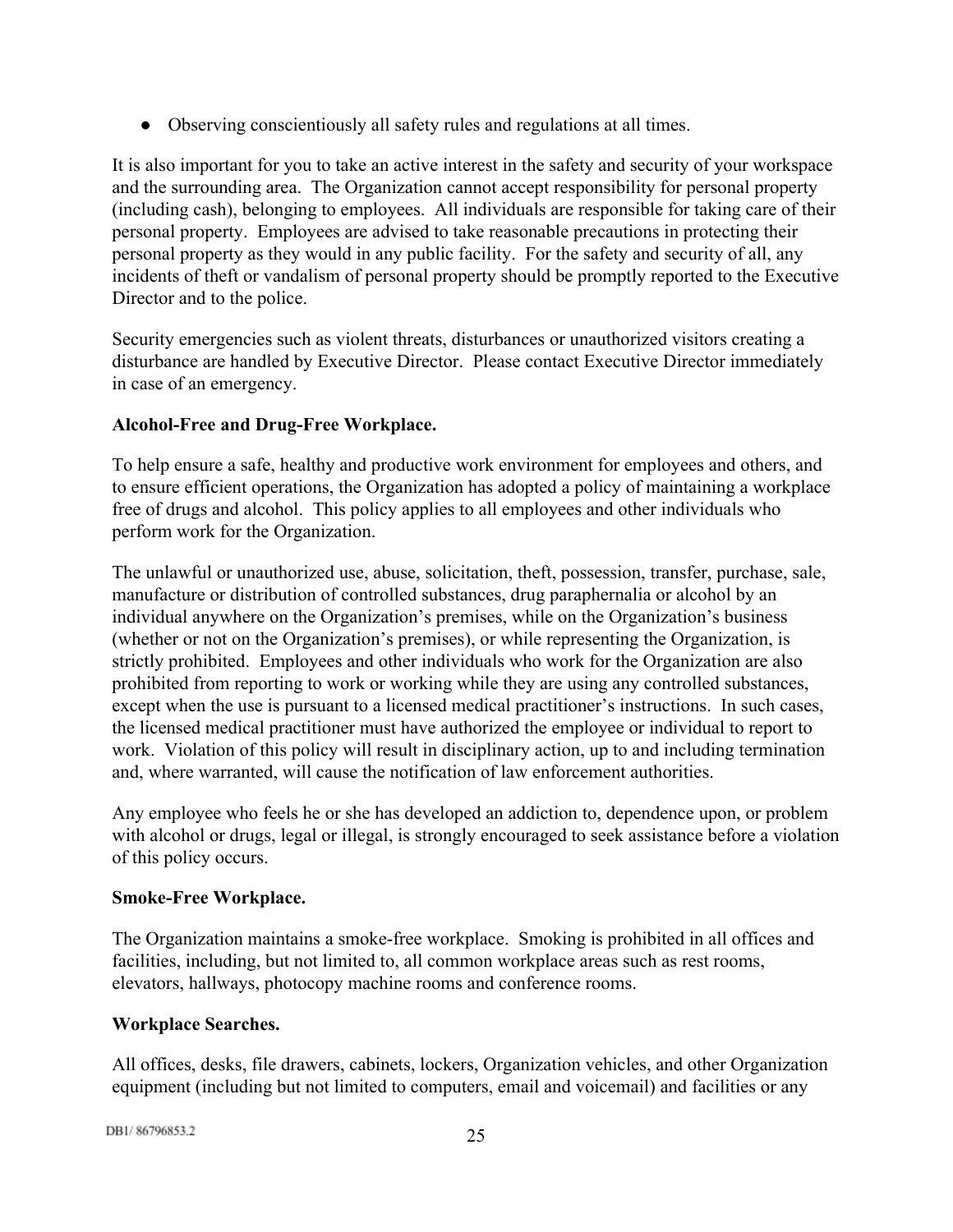area on Organization premises are the property of the Organization ("Organization Property"), and are intended for business use. Employees have no expectation of privacy with respect to Organization property and/or items stored within Organization Property or on the Organization's premises. Inspection may be conducted at any time, without notice, at the discretion of the Organization.

# <span id="page-25-0"></span>**Visitors.**

Employees are not allowed to permit visitors into the facilities without an appointment or prior notice. Employees are not allowed to have personal visitors in their place of work during work hours without the approval of their supervisor/director. Visitors include, children, friends, spouse/partner, family members, personal business associates, etc. All approved visitors must wait in the appropriate seating area so that they will not interfere with the work performance employees.

# <span id="page-25-1"></span>**Bulletin Boards.**

The Organization maintains bulletin boards located on its premises. Information of interest and importance to employees is posted regularly on the bulletin boards. You should check the bulletin board on a regular basis for information. The bulletin board is reserved for, and restricted to posting of, Organization notices, bulletins and required government posters. The posting of notices other than staff messages or Organization business is strictly prohibited.

# <span id="page-25-2"></span>**Internet, Email and Computer Use Policy.**

The purpose of this policy is to define the proper use of electronic mail (E-mail) and Internet services at the Organization. To that end, the following are guidelines for employees' use of the Organization's E-mail and Internet systems:

# **Email**

The Organization maintains computer systems, including an E-mail system, to assist in the conducting of the Organization's business. All messages composed, sent, received or stored on the Organization's computer systems  $-$  including its E-mail system, are (and remain) the property of the Organization. They are not the private property of the employee.

The Organization's computer systems – including its E-mail system, are not to be used to send offensive, sexually suggestive, obscene, lewd, demeaning or disruptive messages. This includes, but is not limited to, messages that are inconsistent with the Organization's policies on Equal Employment Opportunity and Anti-Harassment. Moreover, the Organization's computer systems – including its E-mail system, are not to be used to solicit or proselytize for commercial ventures, religious or political causes, or other non-job related solicitations.

The confidentiality of any message should not be assumed. Even when a message is erased, it is still possible to retrieve and read that message. Further, passwords for security do not guarantee confidentiality.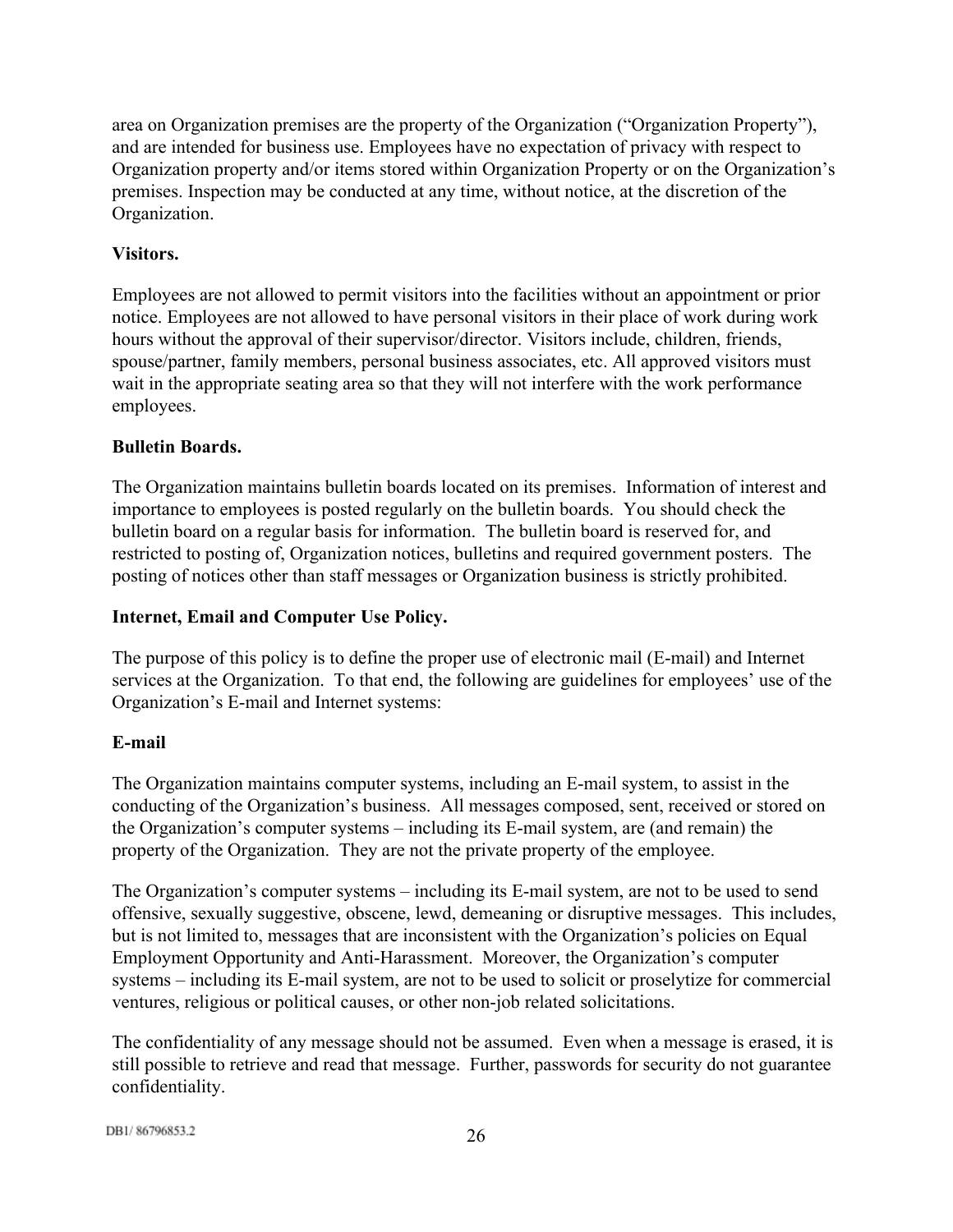Regarding personal email, the Organization expects employees who wish to check personal email to use his or her personal device and to only check these devices during a break period. Any use of a personal device that disrupts or interferes with an employee's work, the work of any other employee, or the Organization's operations is unauthorized and strictly prohibited. Excessive or inappropriate use of a personal device may result in disciplinary action, up to and including termination of employment.

## **Internet**

The Organization's computer network, including its connection to the Internet, is to be used primarily for work-related purposes. Any use of the Internet that disrupts or interferes with an employee's work, the work of any other employee, or the Organization's operations is unauthorized and strictly prohibited. Unauthorized use includes, but is not limited to, connecting, posting or downloading pornographic material; engaging in computer "hacking" and other related activities; attempting to disable or compromise the security of information contained on the Organization's computers or otherwise using the Organization's computers in a manner that interferes with their business purpose.

Information posted or viewed on the Internet may constitute published material. Therefore, reproduction of information posted or otherwise available over the Internet may be done only by express permission of the author.

Use of the Organization's E-mail and Internet systems from a personal or Organization owned computer through Organization-owned connections is subject to the same policies that apply to use from within Organization facilities. Any employee who violates the Organization's E-mail and Internet policy shall be subject to discipline, up to and including termination of employment.

# **Social Media Guidelines**

Social media is an everyday part of life for many employees at the Organization. As such, you should be mindful of the Organization's values and ethics when participating in social media. These Social Media Guidelines ("Guidelines") are intended to help you protect the Organization's interests and your own interests when using social media. Social media means any website, blog, application, or other on line destination that hosts user-submitted content, including:

- Social and professional networking sites, such as Facebook or LinkedIn;
- Blogs and micro-blogs, such as Twitter;
- Location services, such as Foursquare;
- Review-sharing sites, such as Yelp;
- Content-sharing sites, such as YouTube or Flickr;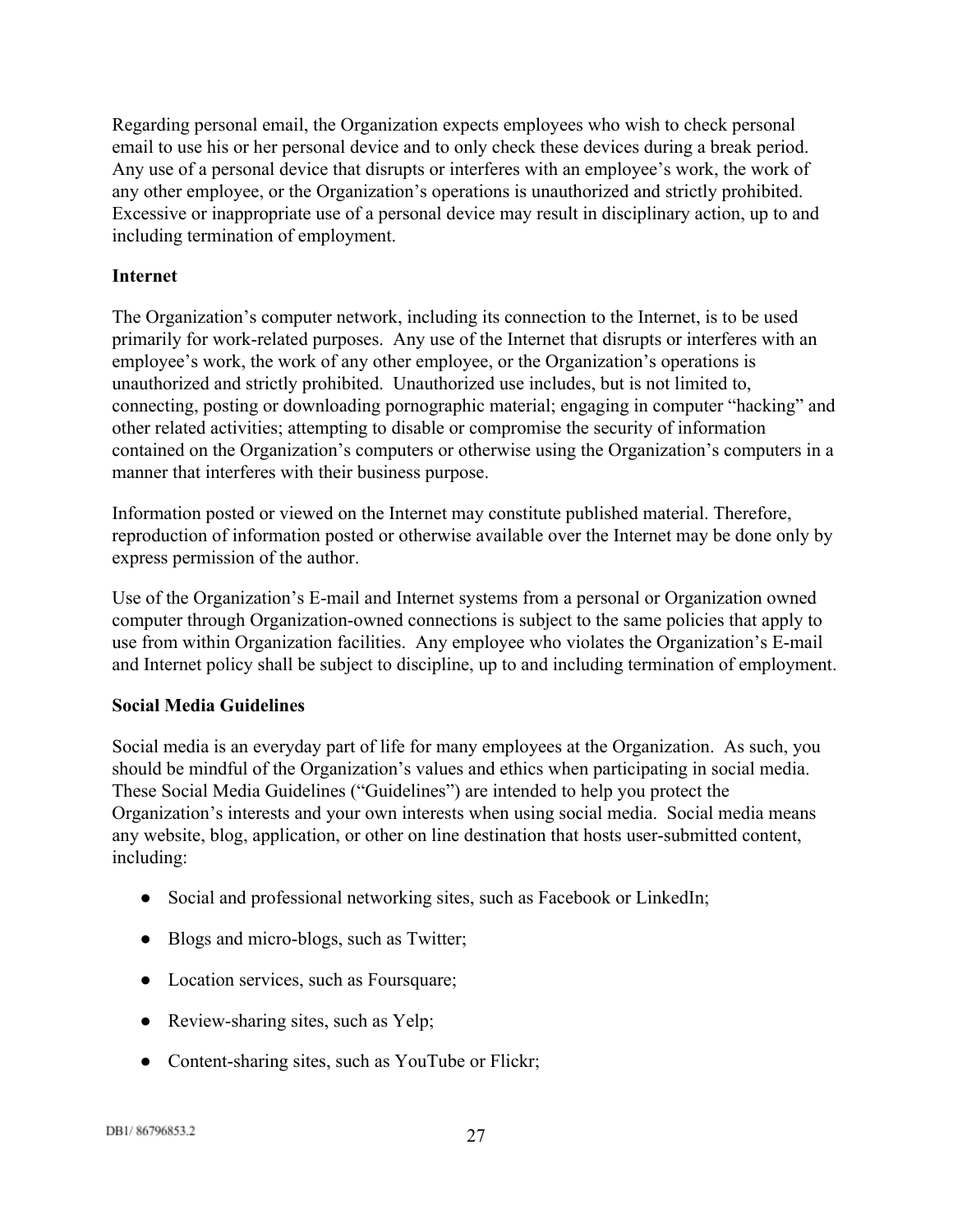- Discussion forums, such as Yahoo! Finance; or
- Free access, such as Wikipedia.

Throughout these Guidelines, we will refer to all user activity on such sites as "posting."

**Be careful about what you post.**You are personally responsible for what you post. Anything you post could remain public forever, even if you try to change or remove it later. In accessing any social media site, you should review the site's Privacy Policy and familiarize yourself with how the site uses your information. If you do not want your information to be publicly available, do not post it online. This includes any and all personal information such as your birth date, contact information, and personal pictures. The Organization is not responsible for any errors or damages you may cause or be subject to due to your postings.

# **The use of social media may not interfere with an employee's work or the work of other employees and may not interfere with the Organization's operations.**

**Respect Company policies.**Your postings must not violate any of the Organization's policies. Among other things, these policies provide that you must not disclose any confidential information concerning the Organization through social media or otherwise. These Guidelines are in no way intended to prohibit employees from professionally discussing the terms and conditions of their employment with others through social media or otherwise to prevent employees from engaging in protected activity. In conducting such discussions, however, employees should remain aware of the Organization's policies prohibiting unlawful harassment and discrimination and should comply with these policies.

**Do not make representations on behalf of the Organization absent express permission.** The Organization respects the rights of its employees to express themselves through social media on matters of interest to themselves and the general public. However, you may not post about the Organization's operations unless you have received express written consent from the Executive Director. In order to maintain consistent and controlled Company messages, you should respond to all media questions by replying that you are not authorized to comment for the Organization or that you do not have the information sought. Please take the name and number of the media organization and direct the inquiry to the Executive Director.

Although you are not precluded from listing the Organization as your employer (for example, on your LinkedIn page), there cannot be any implication that anything you post represents the views of the Organization or is attributable to the Organization without receiving prior written approval to post on behalf of the Organization. When participating in social media activities, employees should use a personal E-mail address and are prohibited from using an E-mail address provided by the Organization, except when engaged in a concerted activity protected under applicable federal, state, or local law.

Additionally, please be mindful of the Organization's neutral reference policy and refrain from providing professional references to others through social media.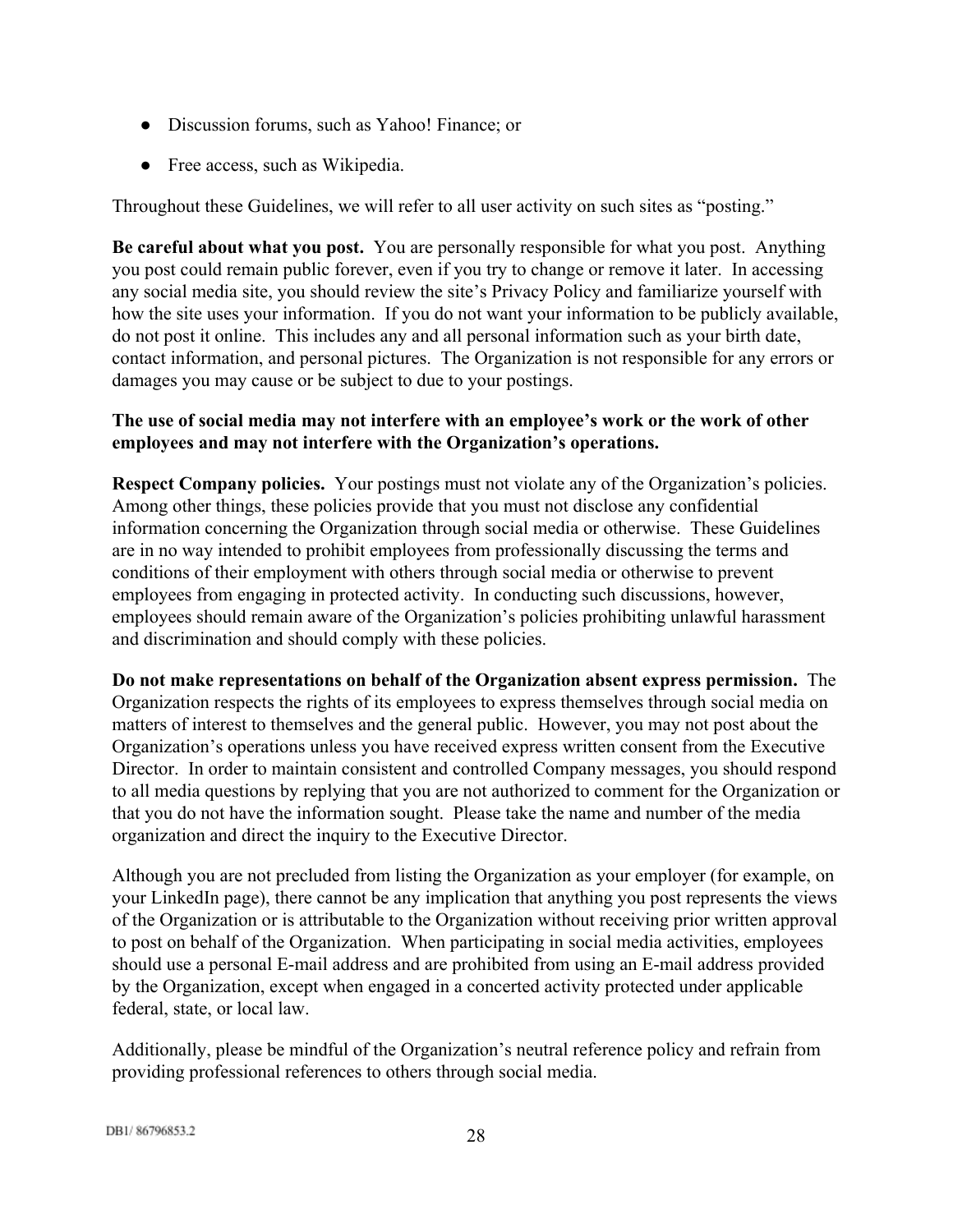**Be respectful of others.**As an Organization employee, you should be professional and respectful of others, including to the Organization itself and its employees. This means representing yourself on social media as you would in a business setting and using business-appropriate language. It also means not posting statements that are maliciously false, misleading, obscene, defamatory, threatening, offensive, discriminatory, or invasive of others' privacy. This type of conduct is expressly discouraged by the Organization in social media or any other forum.

**Respect laws.**The Organization does not condone the use of social media for any illegal purpose. You must respect copyright, trademark, privacy, financial disclosure and all other laws. Posting other people's materials without their permission – such as photographs, articles, or music – may violate such laws.

**Passwords.** Maintaining the security of your social media passwords is your responsibility. Do not use any Company passwords to access any external sites, including social media sites, and do not disclose your password(s) to others. The reason for this requirement is that, if you use your Company password as your social media password and the security of an external site is breached and your password is stolen, others may be able to access the Organization's network if they are able to identify you as a the Organization employee. This could create confidentiality and privacy issues for the Organization.

In addition, subject to applicable law, you have no reasonable expectation of privacy on social media accessed through the Organization's computers, handheld devices or networks, even when using a private account.

**Ask if you are uncertain.**If you have any questions or comments about these Guidelines, or using social media responsibly, please direct them to the Executive Director. If you feel that anyone associated with the Organization has engaged in any inappropriate conduct using social media, please discuss your concerns with the Executive Director. Please do not publicize such concerns through a social media posting.

**Review these Guidelines periodically.**These Guidelines will evolve as new technologies and social networking tools emerge. Please check these Guidelines periodically to ensure that you are familiar with their content.

# <span id="page-28-0"></span>**Cell Phone Policy.**

The Organization may provide cell phone allowances to employees in certain positions in an effort to improve efficiency and effectiveness. When cell phones are used for Organization business, employees must comply with all Organization policies governing conduct, including our policies prohibiting discrimination, harassment, and violence in the workplace. When using the cell phone in a public place, please remember to maintain the confidentiality of any private or confidential business information. As a courtesy to others, please shut cell phones off or place on vibrate mode during meetings.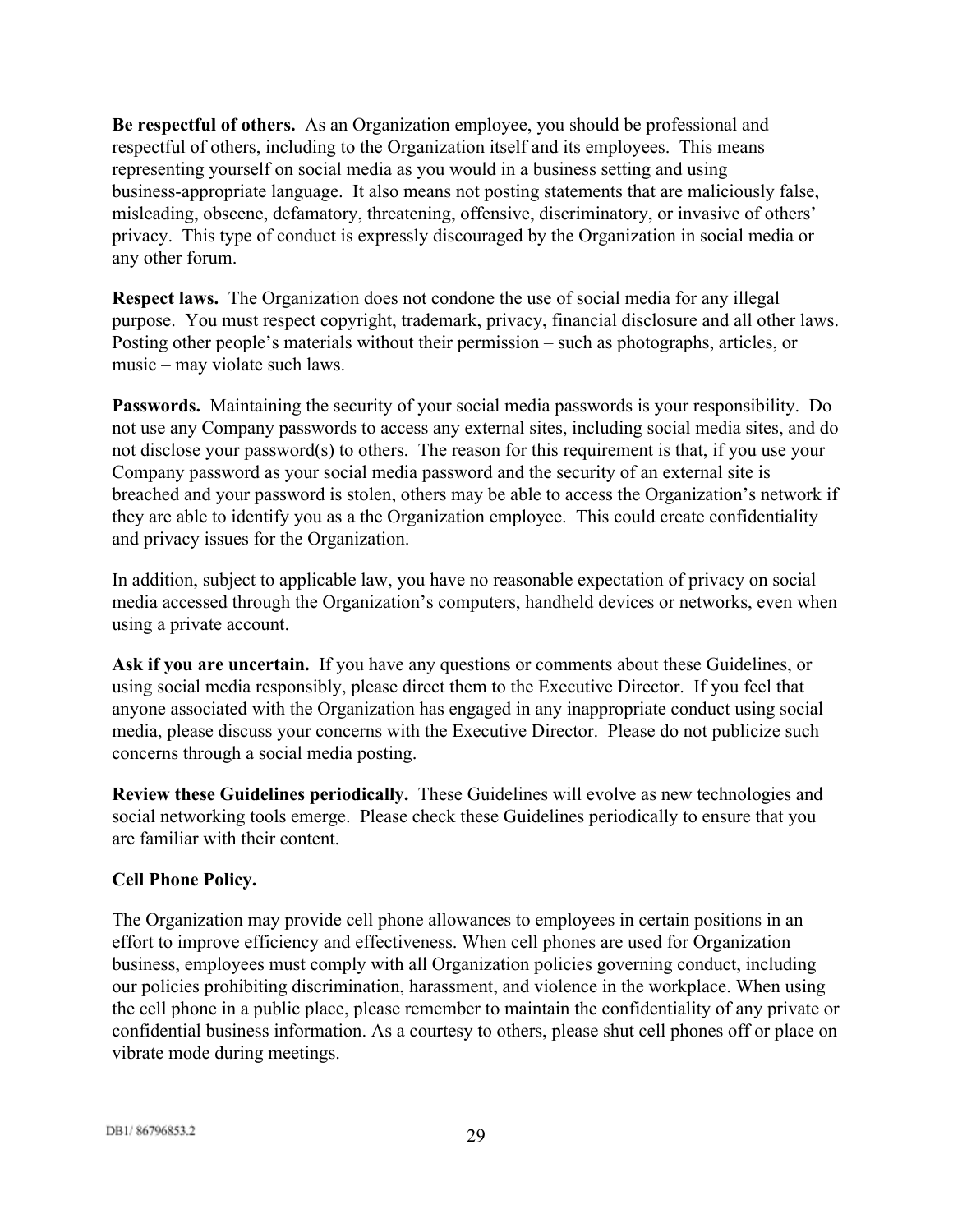# **Section 4 Employee Benefits and Services**

# <span id="page-29-1"></span><span id="page-29-0"></span>**Generally.**

The Human Impacts Institute also offers certain benefits for its full-time employees. From time to time, benefits may be added or deleted from the benefits package. The Organization reserves the right to make such changes.

This Handbook does not contain the complete terms and/or conditions of any of the Organization's current benefit plans. It is intended only to provide general explanations. For information regarding employee benefits and services, employees should contact the Executive **Director** 

## <span id="page-29-2"></span>**Group Health Insurance.**

The Human Impacts Institute does not offer a group health plan at this time.

## <span id="page-29-3"></span>**Worker's Compensation.**

The Organization provides workers' compensation insurance as required by law. All work-related injuries or illnesses, no matter how minor, should be reported to the Executive Director, which is responsible for making the necessary reports. The injured employee must fill out a written Employee Report of Accident form, detailing the circumstances surrounding the injury or accident suffered in the course of the working day and submit such form to the Executive Director. It should be noted that the New York State Workers' Compensation Board―not the Organization―makes all decisions concerning workers' compensation benefits.

To ensure that you receive workers' compensation benefits that you may be entitled to, you will need to do all of the following:

- Immediately report any work-related injury or illness to your supervisor;
- Document any work-related injury or illness as requested by the Executive Director; and
- Seek medical treatment and follow-up care, if required.

You may utilize accrued vacation time and any other accrued paid time off during an approved workers' compensation leave. All such payments will be coordinated with any state disability, workers' compensation or other wage reimbursement benefits for which you may be eligible (i.e., short or long term disability). At no time will you receive a greater total payment than your regular salary.

The Organization will grant a workers' compensation disability leave for occupational illnesses or injuries in accordance with state law. You must provide the Organization with a certification of disability from a healthcare provider.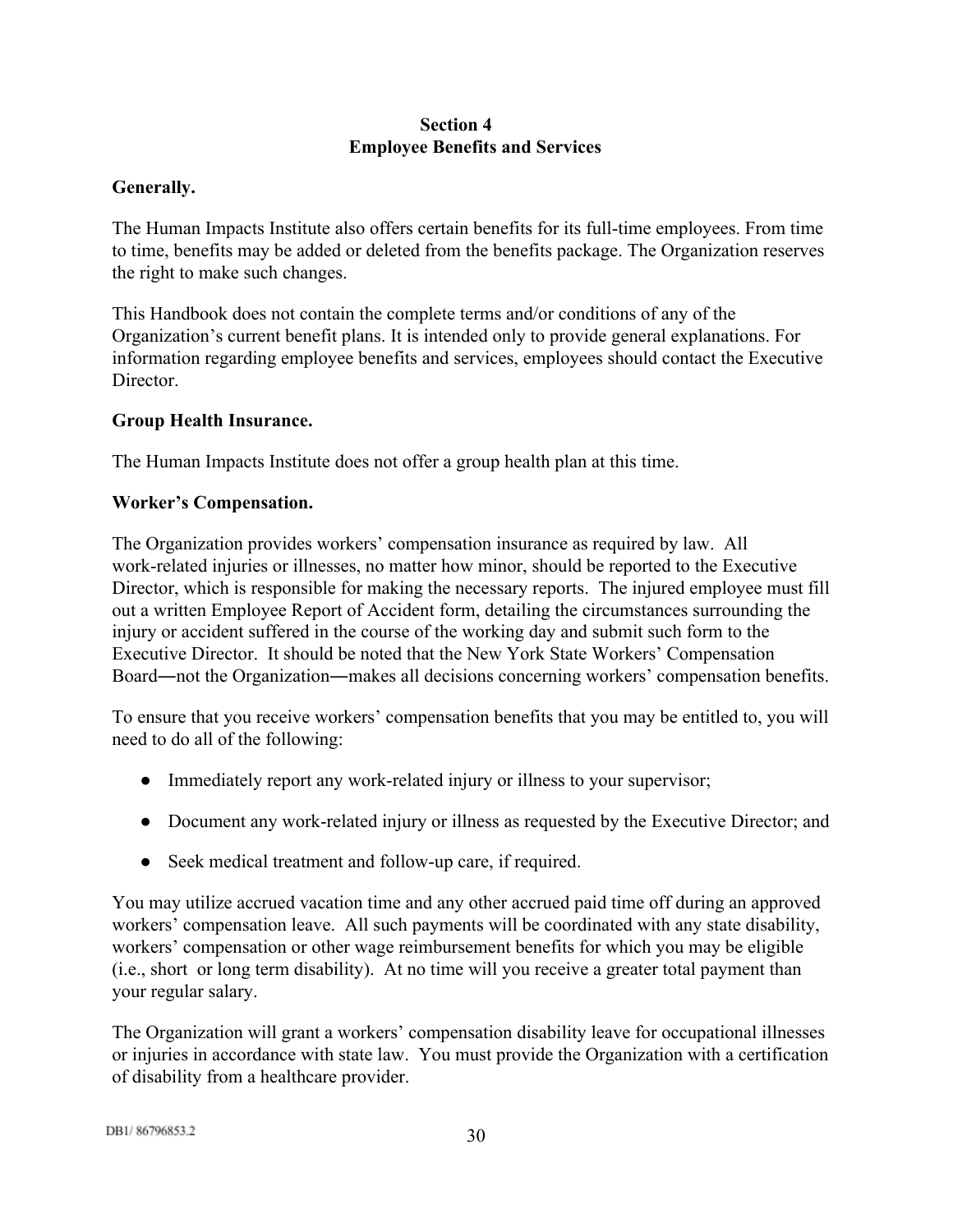If there are any questions regarding the workers' compensation insurance program, please contact Executive Director.

## <span id="page-30-0"></span>**Unemployment.**

The Department of Labor's Unemployment Insurance (UI) programs provide unemployment benefits to eligible workers who become unemployed. Eligible workers must meet certain eligibility requirements. You should contact the State Unemployment Insurance agency as soon as possible after becoming unemployed. You can file a claim by telephone or over the internet. [http://www.labor.state.ny.us.](http://www.labor.state.ny.us/)

## **Section 5 Employee Leaves of Absence and Time Off**

# <span id="page-30-2"></span><span id="page-30-1"></span>**Generally.**

While regular attendance is crucial to maintain business operations, the Organization recognizes that, for a variety of reasons, employees may need time off from work. The Organization has available a number of types of leaves of absence. Some are governed by law and others are discretionary. For all planned leaves, however, employees must submit a request at least 5 days in advance; in case of emergencies, employees should submit the request as soon as they become aware of the need for leave. All leaves must have the approval of Organization management.

## <span id="page-30-3"></span>**Sick Days.**

Pursuant to New York City's Earned Sick Time Act ("the Act"), certain employers, including the Organization, are required to give employees working in New York City unpaid time off that can be used for:

- an employee's personal mental or physical illness, injury, or health condition;
- the employee's or family member's need to obtain preventive care, or to care for a family member who needs medical diagnosis, care or treatment for a mental or physical illness, injury or health condition; or
- a closure of the Employer's place of business by order of a public official due to a public health emergency or when an employee needs to care for a child whose school or childcare provider has been closed by order of a public official due to a public health emergency.

The law defines family member to include child, spouse, domestic partner, parent, sibling, grandchild or grandparent, or the child or parent of the employee's spouse or domestic partner.

Employees at the Organization are eligible to start using earned sick time 120 days after the start of their employment and after 80 hours of working in New York City. Employees will accrue 1 hour of unpaid sick time for every 30 hours worked, up to 40 hours in a year, and may use sick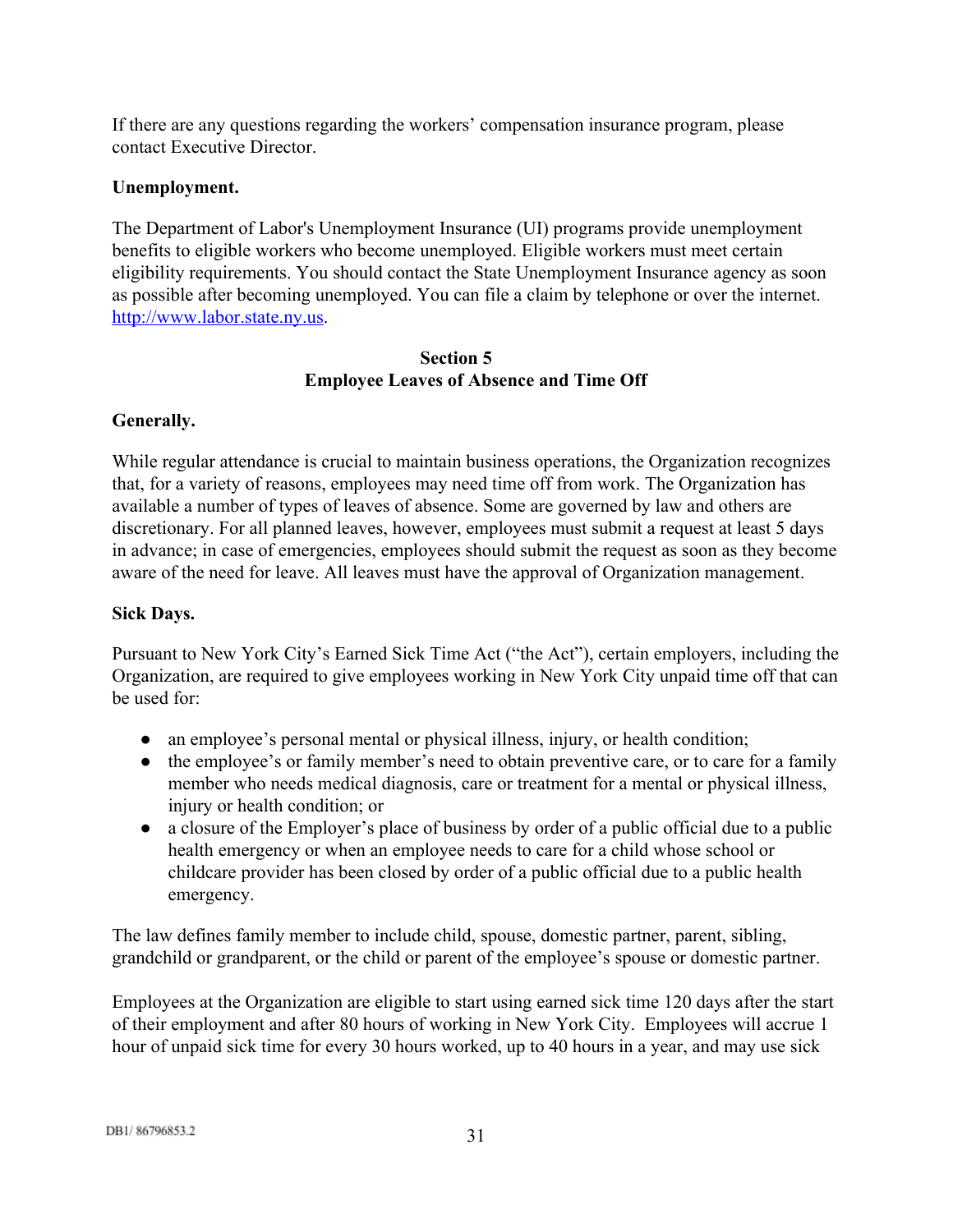leave as it is accrued. Employees can carry over up to 40 hours of unpaid sick time per year. The Organization's calendar year is January 1 through December 31.

If the need for unpaid sick time is foreseeable, the employee must provide notice at least 5 days in advance of the date such sick time is to begin. If the need is unforeseeable, the employee must provide notice as soon as practicable, by notifying their supervisor or an appropriate staff member. When feasible, employees are encouraged to schedule planned medical appointments in a manner that minimizes disruption of workflow. The Organization may require documentation from a licensed health care provider if an employee uses unpaid sick leave for more than 3 consecutive workdays. The employee will be allowed at least 7 days from after returning to work to obtain such documentation. The Organization will not require that such documentation specify the nature of the employee's or the employee's family member's injury, illness or condition. Disclosure may be required by other laws. Unpaid Sick time must be used in increments of at least four (4) hours.

When an employee has used all available earned sick time, provisions may be made with the supervisor for the employee to take sick time that has not been earned. With written approval by your supervisor, the Organization may advance you sick time. If you receive an advance, subsequent earning of sick leave will be applied to the advanced sick time until it is made up. Earned Vacation time can also be used.

When an employee is separated from employment and re-employed within 6 months of the separation date, the employee's unused sick time for that year will be reinstated, and the employee will be entitled to use their remaining time off under this policy.

The Organization prohibits discrimination and/or retaliation against employees who request or use sick leave for reasons covered under the New York City Earned Sick Time Act, who make a complaint about suspected violations of the law, communicate with any person about any violation of this act, participate in any administrative or judicial action regarding the alleged violation of this act or inform any person of his or her potential rights under the act. If you believe you have been discriminated or retaliated against, please contact the Executive Director. In addition, you can file a complaint with the DCA at www.nyc.gov/PaidSickLeave or 311, who will conduct an investigation.

## <span id="page-31-0"></span>**Vacation Days.**

All part-time and full-time employees are eligible for paid vacation. We believe that flexibility and time for rest and reflection is important for any individual. Therefore, eligible employees are encouraged to take two weeks of paid vacation per year. With approval from the Executive Director or President, employees are permitted to use any number of additional unpaid vacation days above and beyond these two weeks, as long as they can fulfill their work requirements. When employees eligible for paid vacation days do not take the full amount of vacation time they could have taken in a year, that amount automatically carries over to the next year.

## <span id="page-31-1"></span>**Parental Leave.**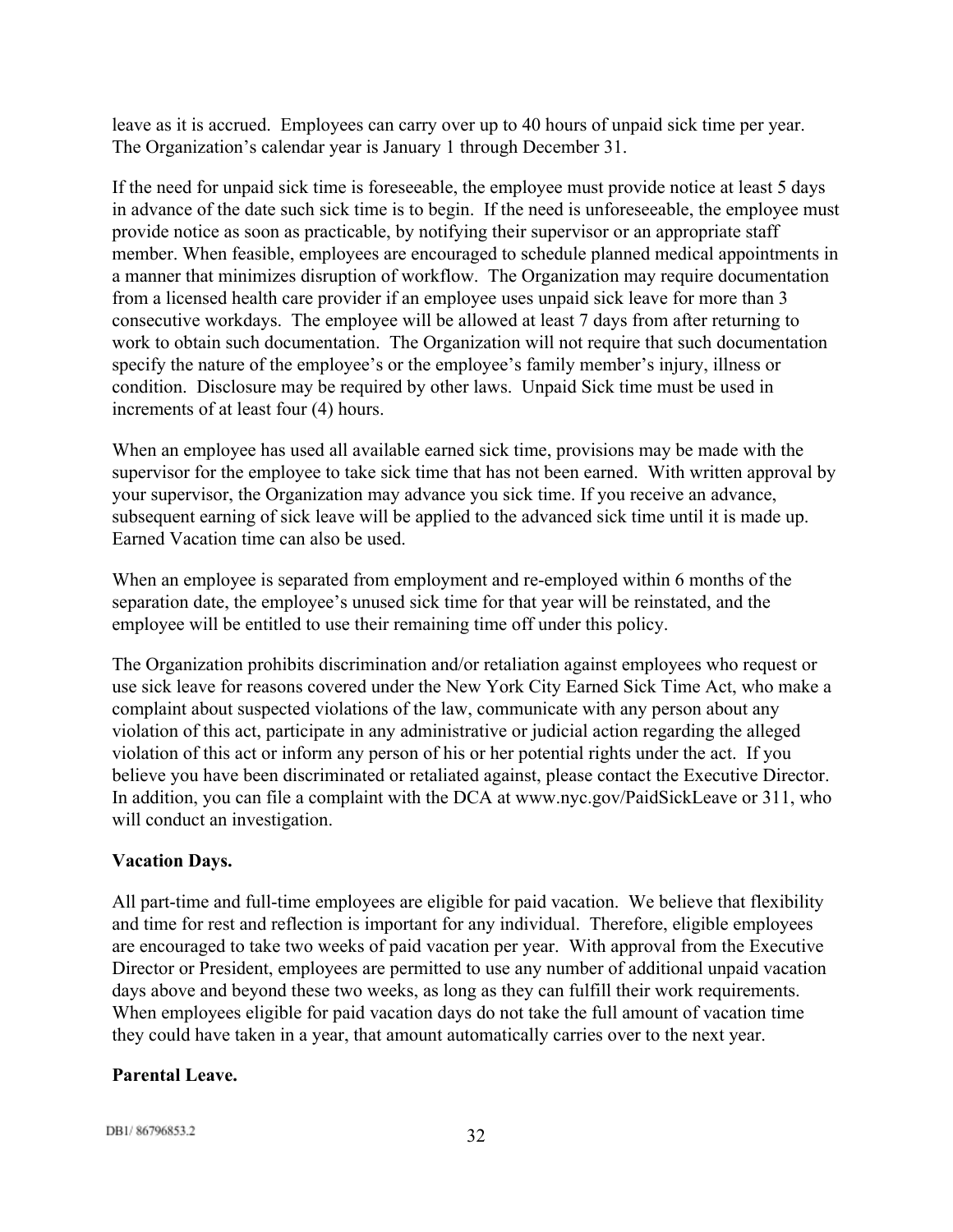Employees are entitled to 12 weeks of unpaid parental leave that can be used for the birth of a child or placement of an adopted or foster-child. Employees also may be eligible for leave under other applicable federal, state and/or local laws. For further information, please contact the Organization's Executive Director.

## <span id="page-32-0"></span>**Family and Medical Leave.**

We recognize that our employees may occasionally need to take unpaid leave to care for a new child, to care for a seriously ill family member, to handle an employee's own medical issues, or to handle issues relating to a family member's military service, possibly including caring for a family member who is injured while serving in the military.

If you anticipate that you might need time off to deal with family and medical issues, please speak with your supervisor. We will seriously consider every request on a case-by-case basis.

## <span id="page-32-1"></span>**Bereavement Leave.**

Employees will be granted up to three consecutive days off with pay in the event of a death in their immediate family, is defined as: father, mother, brother, sister, spouse, domestic partner, child, mother-in-law, father-in-law, grandparents and grandchildren.

## <span id="page-32-2"></span>**Jury Duty.**

Employees are entitled up to 5 working days, with pay, at their regular straight time or base salary for jury duty.

The employee must bring in the jury duty notice as soon as it is received so that appropriate arrangements can be made to cover his or her duties. Employees are required to call in or report for work on those days or parts of days when their presence in court is not required.

## <span id="page-32-3"></span>**Victim/Domestic Violence/Sexual Assault Leave.**

Consistent with state laws, any employee who is a victim of a crime may take time off, as needed, to appear in court as a witness, to comply with a subpoena or other court order, consult with the district attorney, or to otherwise exercise his or her rights as a victim provided by law. Any employee who is a victim of domestic violence, sexual assault or other violent crime also may take time off, as needed, to obtain relief or to attempt to obtain relief― by means such as but not limited to restraining orders or other injunctive relief― to help ensure the health, safety or welfare of the employee and/or the employee's child. An employee may elect to use accrued vacation, sick leave or personal days for absences under this policy. The Organization will make reasonable efforts to keep confidential the fact that the employee has been a victim of a felony crime, domestic violence or sexual assault. An employee seeking leave under this provision must provide notice at least one day prior to the day of attendance, unless such advance notice is not feasible. Please see the Executive Director for further information regarding this leave.

## <span id="page-32-4"></span>**Voting.**

DB1/86796853.2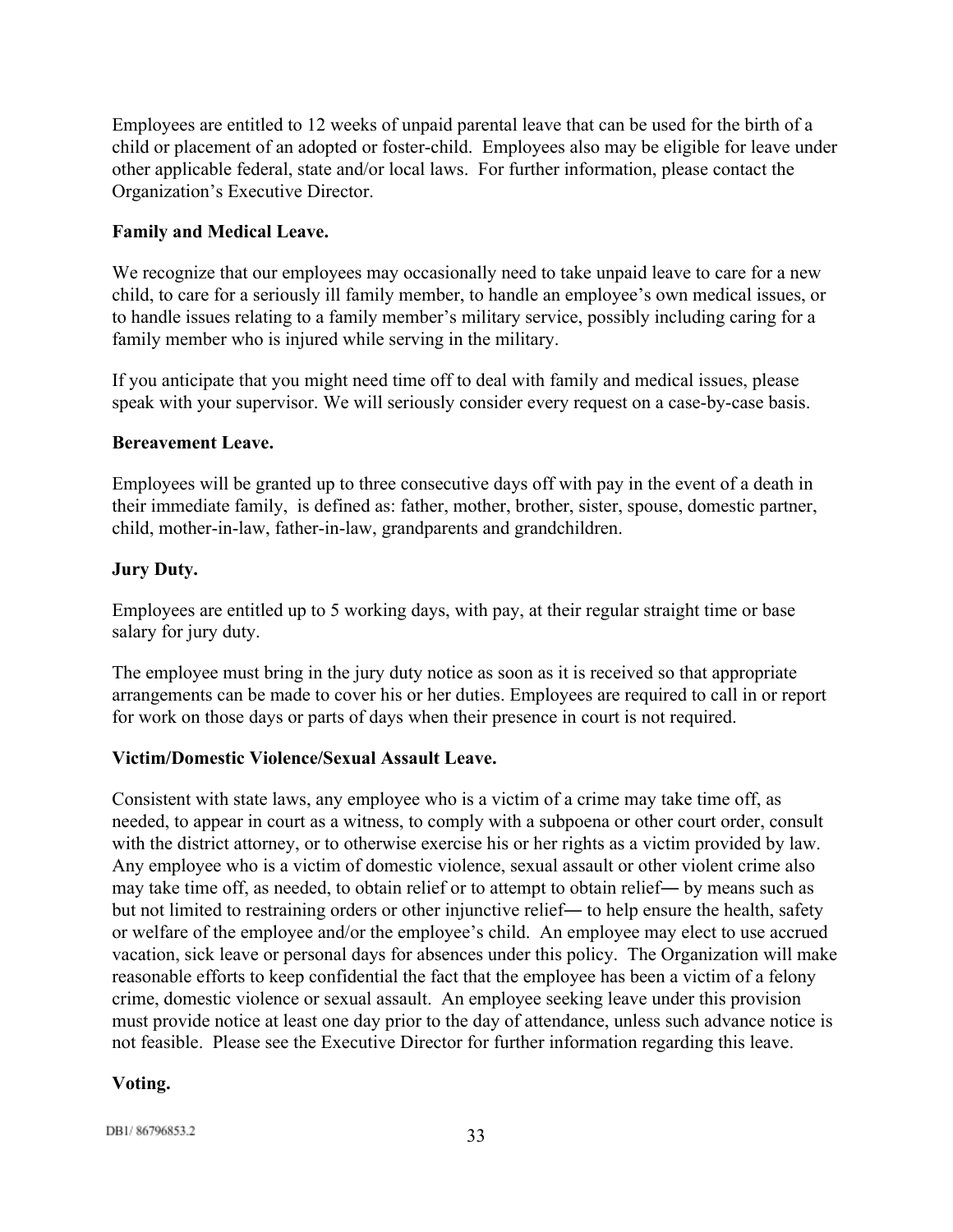Employees who are registered voters and who lack four consecutive non-work hours at the beginning or end of their shift when polls are open to vote in any local, state, and national election may take as many hours at the beginning or end of their shift as will give employee enough time to vote when combined with non-work time. Up to two hours of this will be paid as time worked. Employees should provide notice no more than ten or less than two working days before the election when time off is required.